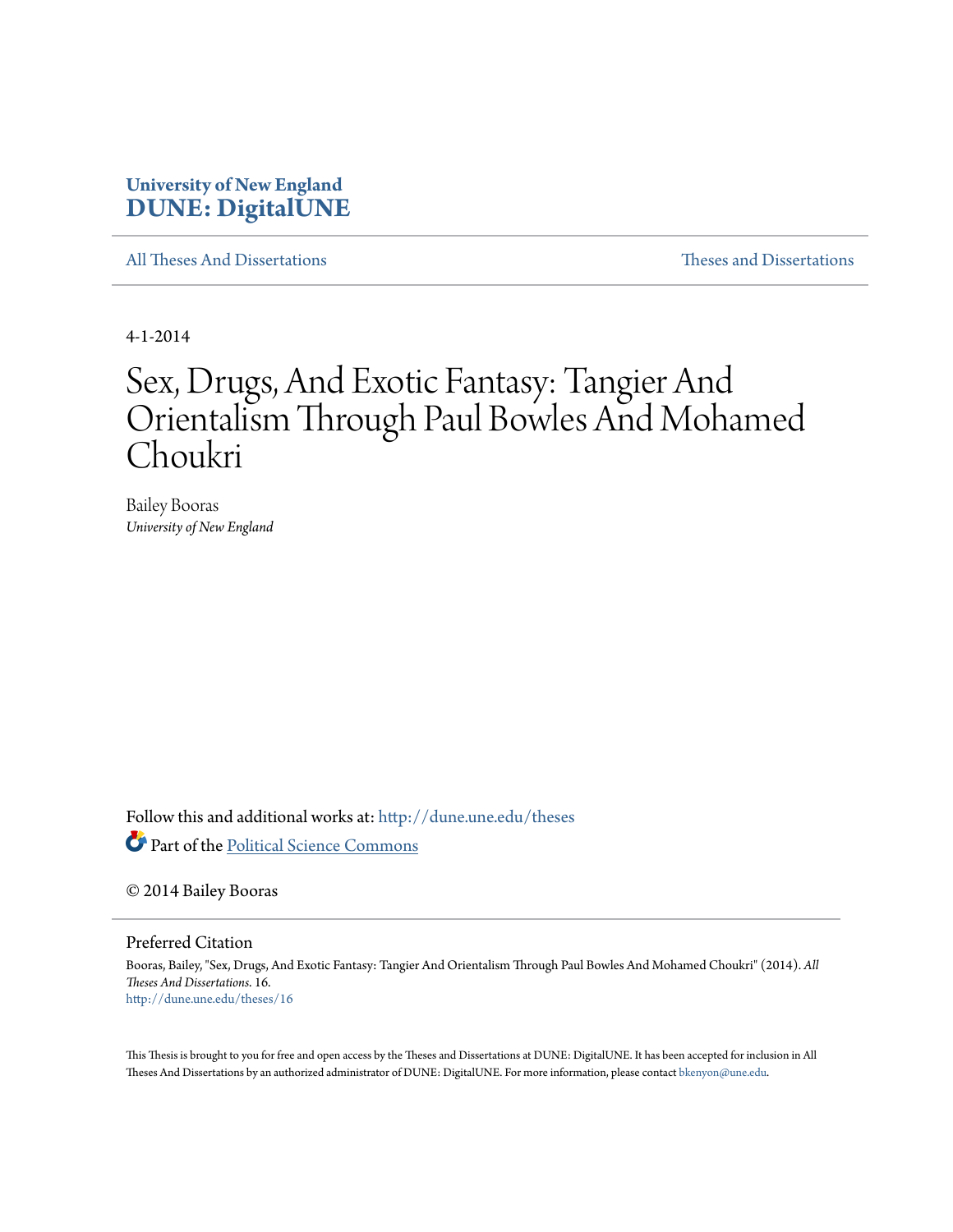## Sex, Drugs, and Exotic Fantasy:

Tangier and Orientalism through Paul Bowles and Mohamed Choukri

Bailey Booras PSC 491: Integrative Essay Undergraduate Senior Thesis Department of Political Science University of New England 21 April 2014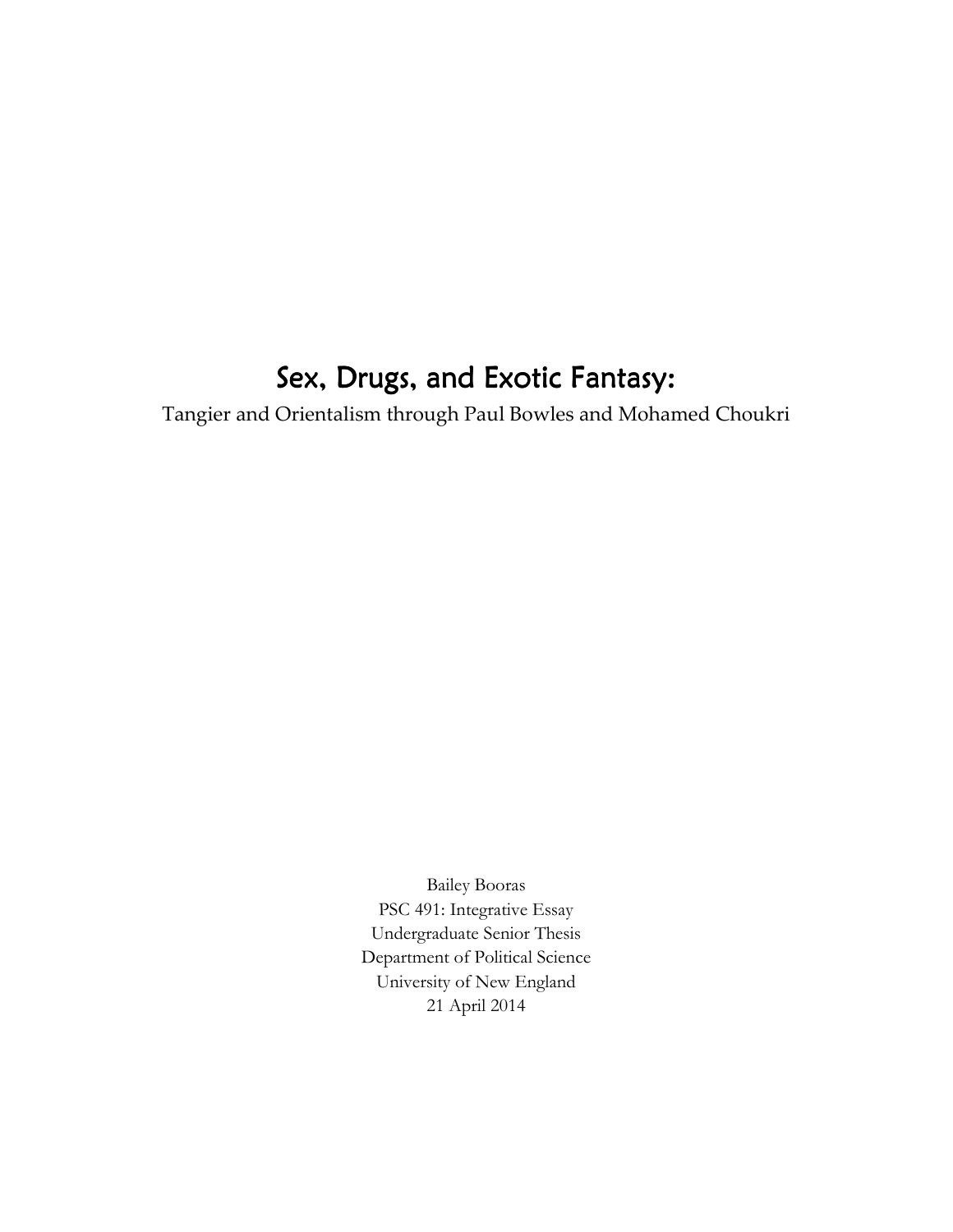#### **Introduction**

Western travelers, artists, writers, musicians, entrepreneurs and other curious minds have long flocked to the city of Tangier, located on the northern tip of Morocco. Situated on the edge of Europe, Africa, and the Mediterranean Sea, Tangier is a transnational city in terms of its culture, history, and influences. Located in a Muslim country, Tangier captured attention across the globe for being an artist's haven in the 1940s-1960s. Authors Paul Bowles and Mohamed Choukri were inspired to write about life in this complex borderland city. These authors, one, an insider, writing from the experience of living in poverty, the other providing unique insider and outsider perspectives on the city as an American expatriate who lived there for 50 years, illustrate whether or not elements of Edward Said's Orientalism, a term which he uses to describe the negative assumptions applied to the East by the West, are present in Tangier.

In my research, I analyze Tangier's romanticized image on the world stage, examine Orientalist representations, and determine the effects they have. Focusing on the two authors' representations of sex, drugs, and exotic fantasy in the city, I intend to portray Tangier's image as one divided by class, Orientalism, and other factors. This paper has three main arguments. First, Orientalist representations characterize Paul Bowles' work, despite his lengthy residency in Tangier, while Choukri's lower class story contradicts both Bowles' images and those perpetuated by the Moroccan elite, of Moroccan nationalism. Second, the portrayals of Paul Bowles and others, including the film *Casablanca* (1942), contribute to American Orientalism and the reproduction of a colonialist image of Morocco. Third, and finally, I argue that Orientalism dominates Tangier and the Muslim World in general as it is viewed by the American public.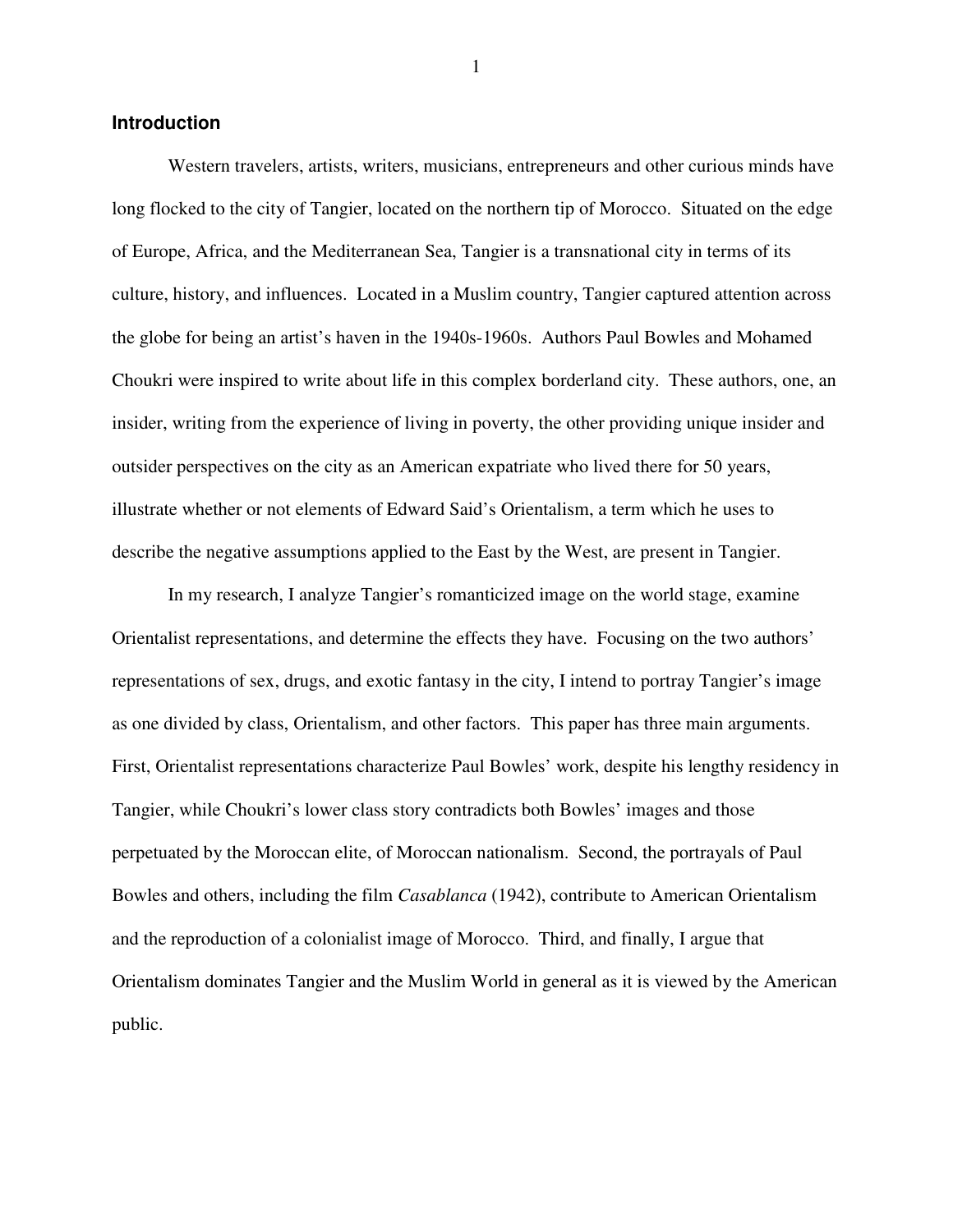This essay focuses primarily on representations of Orientalism in two 20th century literary works, one by American author, composer and poet, Paul Bowles (1910-1999), the other by the Moroccan author, Mohamed Choukri (1935-2003), both influential writers who respectively describe life in Tangier as they experienced it. *The Sheltering Sky*, the first novel that Bowles wrote, was published in 1949 and adapted into a popular film in 1990. Choukri's autobiographical account, *For Bread Alone*, was first published in 1973, having been translated into English by Paul Bowles. It is the first of an autobiographical trilogy and was an international success, translated into more than 30 languages.



popular film in 1990.



Bowles' first novel, *The Sheltering* Mohamed Choukri's *For Bread Alone Sky* (1949) was adapted into a was translated into over 30 languages.

This essay applies postcolonial method and Edward Said's critique of Orientalism in order to investigate whether Bowles and Choukri were influenced by Orientalist representations or not. In determining what the authors' views of the city of Tangier reflect (and thereby viewing the society from its own dynamics rather than colonial and nationalist elements applied to it) I contend that, in the postcolonial period, although some perspectives have changed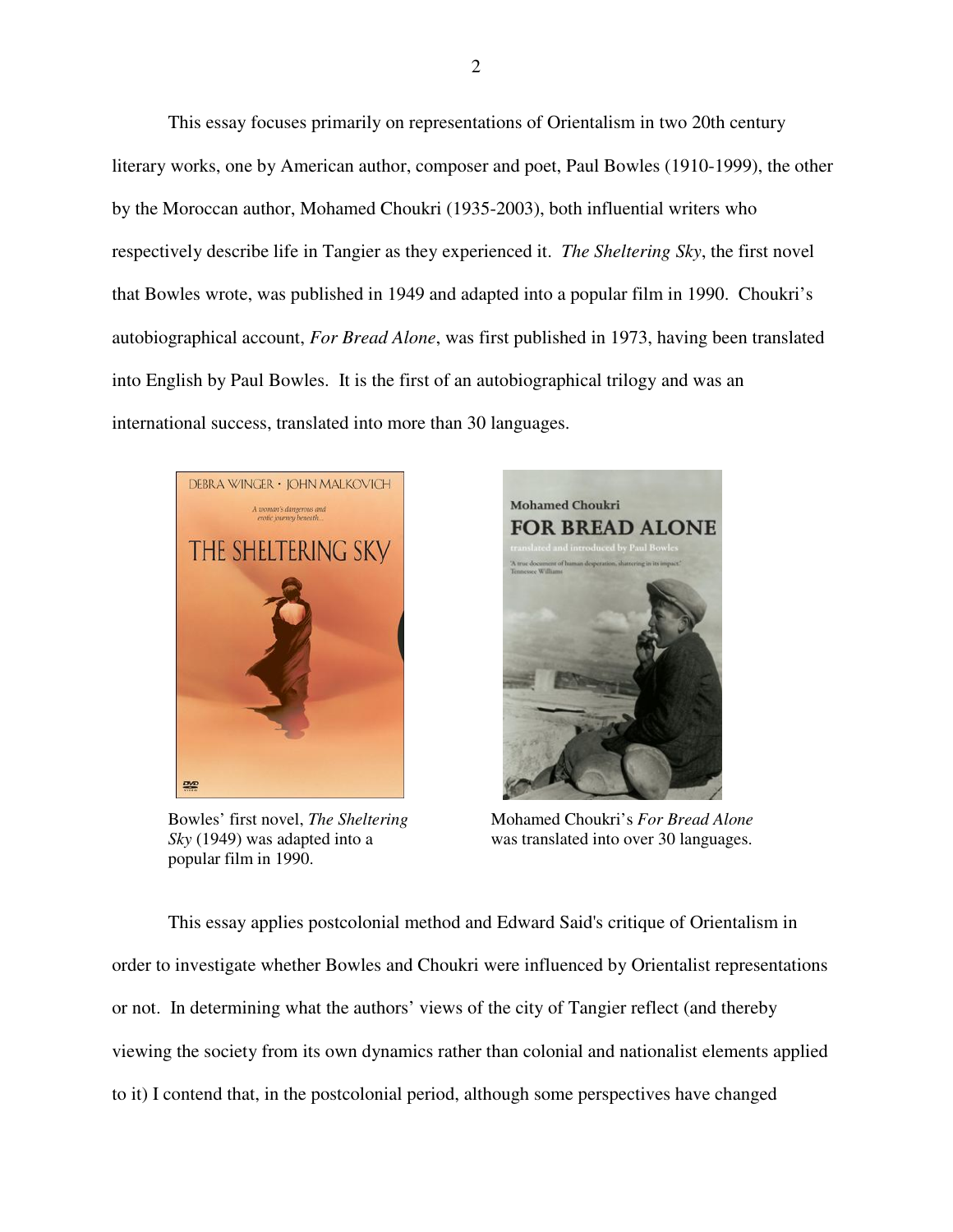slightly, the same underlying, Orientalist attitude towards Muslim societies persists in America today. Using postcolonial method and the works of Paul Bowles and Mohamed Choukri, this essay addresses the following questions:

*1. When and why did Tangier emerge as an international city, appealing to Europeans and Americans, and develop as a fantasy land for artists and musicians?* 

*2. To what extent can Edward Said's seminal critique of Orientalism be applied to examining the images of Morocco and the city of Tangier through the works of Paul* 

*Bowles and Mohamed Choukri? Do the two books reproduce Orientalist images, or not?*  I believe these questions to be worthy of investigation, in part, because of the broad social and political implications of ignorance in this matter. State interests, international relations, and public opinion all play roles in the creation and maintenance of cultural biases and other stigmas that exist today. By recognizing the sources of these assumptions and the interests of those who formed them, one is then empowered to decide for oneself the true nature of a society. In answering these questions, I seek to understand whether Orientalist images persist or not in Tangier, and to distinguish between the images of Tangier (American imagination) and the reality.

In this essay, I argue that Tangier, as it is presented in *The Sheltering Sky* and *For Bread Alone*, illustrates its own diverse nature, although it is often portrayed through the Orientalist lens as an exotic fantasy land and is then an example of mainstream America's understanding of the Muslim world. Bowles, despite his living in Tangier for 50 years, represents American Orientalism and the exotic fantasy in his novel, while Choukri provides an insider account from the lowest social class, telling an honest and shocking story which rivals Bowles' own socially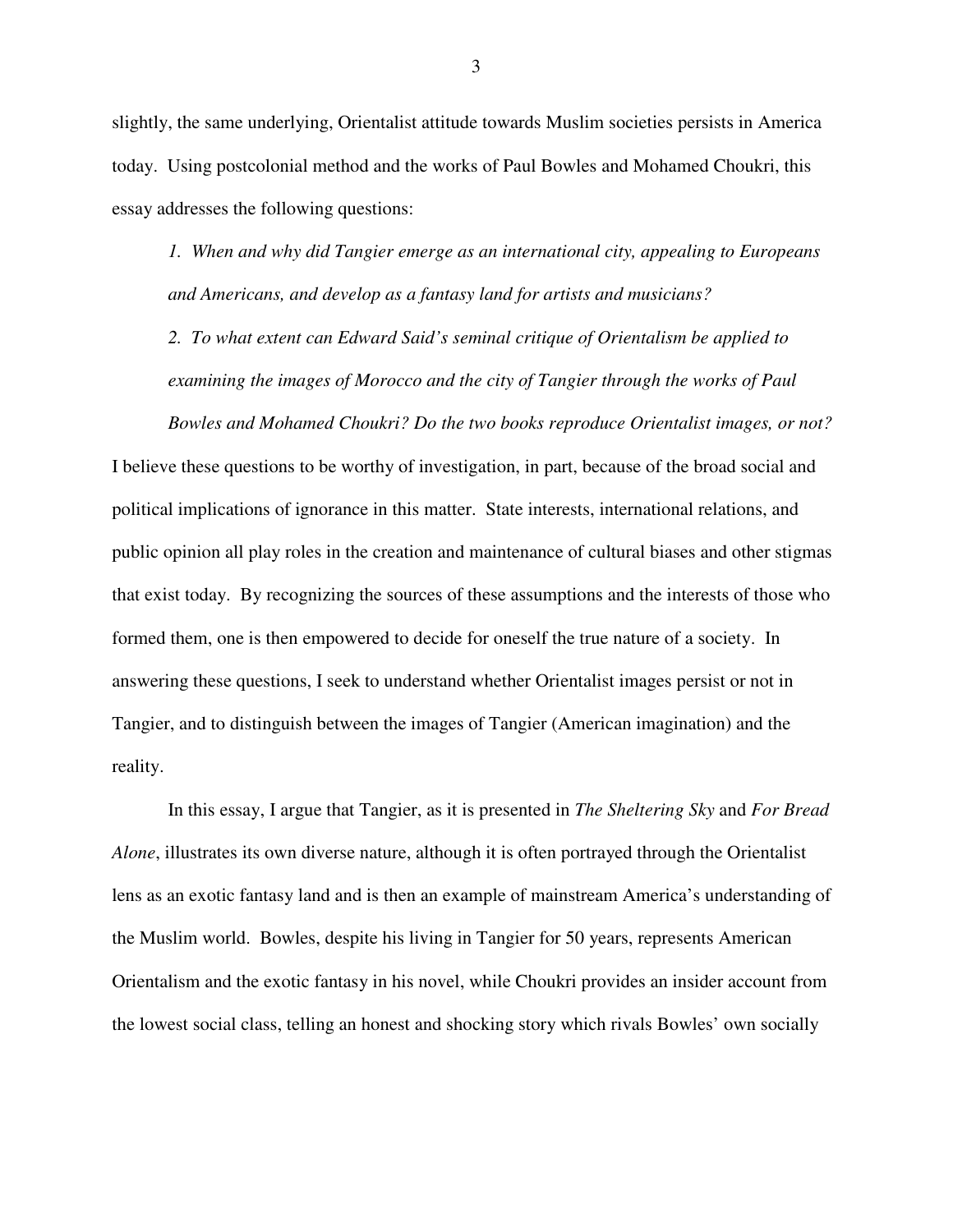established perspective. The implications made by Bowles and Choukri in these two works thus form my position.

I support my three main arguments by explaining how Tangier became a transnational city and a haven/exotic fantasyland as a result of the International Zone, which separated the city from the rest of Morocco in the year 1912, effectively establishing it as distinct from the rest of the country, which was still under Spanish (in the far North) and French protectorate status. Additionally, I compare the differing images of Tangier as they are presented by Bowles, an outsider view of the city, and Choukri, a poor, homeless immigrant whose point of view paints a very different picture of the social and national scene in Tangier. Then, in investigating these varied images, some of which are Oriental and some not, I conclude that we must either challenge the Orientalist views or miss the human, diverse, and complex *other* Morocco, which is not accounted for in these limited representations. I illustrate my claims through the focal points of sex, drugs, and exotic fantasy in Tangier as they are perceived by the West and how the authors present them.

I focus on these three areas to expand my argument on the presence of Orientalism and its narrow-mindedness in regards to Tangier. The very representations of sex, drugs, and exotic fantasies in Tangier are stereotypes that continue today, but they must be contextualized on a global scale: the same problems afflict the US, which is plagued with illicit drugs, illegal prostitution, and the ongoing falsehood (fantasy) called the "American Dream," which affixes an entire society to a single catchphrase. As this is the case, it is necessary to change the lens through which we view both American and Moroccan/Muslim societies. Analyzing these two authors allows us to examine both Orientalist and non-Orientalist representations by collecting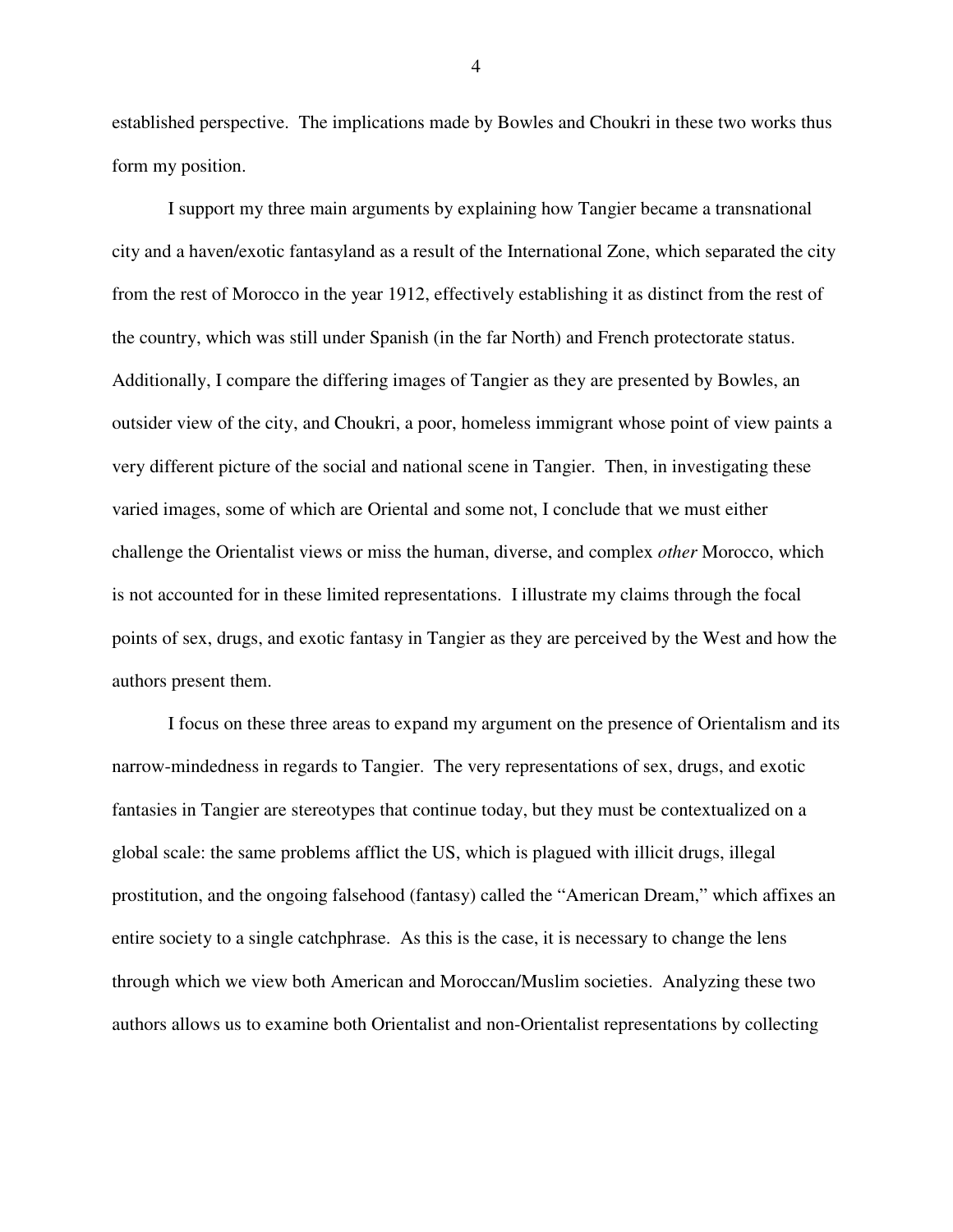evidence to distinguish between what is Orientalist and what is not as well as answering why and how this is the case.

To examine these questions and prove my thesis, I shall first explain my methodological approach. Second, I will examine the historical context of 19th and 20th century Morocco and that of Tangier as an International Zone (1912-1956) in order to understand how it acquired the reputation as an exotic fantasyland. I thus make a distinction between Americans' perceptions of Moroccans and Muslims as shaped by Orientalism and Tangier as a complex and diverse Muslim society, capable of modernity and change. I then apply postcolonial method to Tangier through the topics of sex, drugs, and the element of fantasy/magic as they are presented by Paul Bowles and Mohamed Choukri. In my conclusion, I address the broader implications of my thesis and where to go from here.

Tangier is a single case study I have chosen, in large part, because it is perhaps the most Orientalized. In terms of international politics, the International Zone created a vivid and popular image of a destination for sex, drugs, and exotic fantasy, as well as a haven for homosexuals. Part of Tangier was effectively severed from the rest of Morocco and made into a Western playground. For this reason, Tangier does not resemble many other cities of Morocco or North Africa.

#### **Methodology: Power, Language, and Knowledge**

Power relations are at the core of the questions that I seek to answer in this essay. I will apply postcolonial theory by adopting Edward Said's methodology and synthesizing Bowles' and Choukri's works by analyzing their discourses and representations. The work of the late Edward Said, a Palestinian-American scholar on the Middle East, guides my application of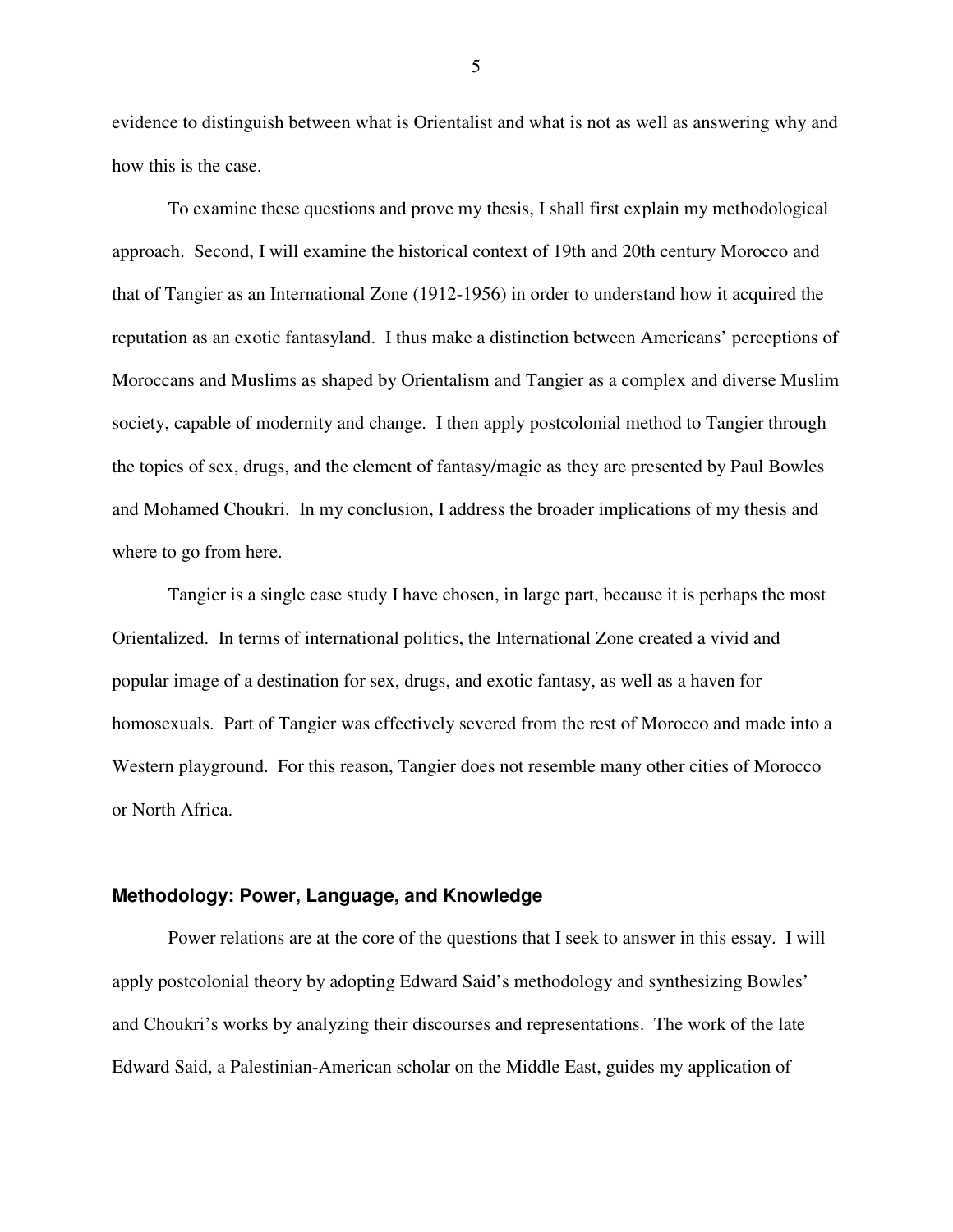critical methodology. His first classical study, *Orientalism*, was published in 1978. Orientalism, as he describes, is a narrow-minded cultural assumption perceived of the East by the West which affixes Muslims and the Middle East to a negative Western lens. It is a reaction confined to colonial knowledge of Eastern societies, including Arab and Muslim societies. Orientalism not only invents an "Orient" (and creates assumptions about the people who live there), but it necessarily creates a "West," as well. In creating the Orient, the West, argues Said, has attempted to define itself as the opposite of Orientalist portrayals<sup>1</sup>. His critique of Orientalism as an ideology provides the basis for my method of critical examination of this topic. His investigation into how colonial knowledge has influenced the study and understanding of Islam contributed to international relations in both policy and practice. One integral part of Said's seminal work is the notion that the "East" and "West" (or, the "Orient" and the "Occident," as he calls them) were both created to defend a particular ideology. The facts of Oriental culture, upon which many people rely, therefore, are based entirely in fiction. To consider a culture or country in terms of Orientalist categories is both fanciful and demeaning, and the boundaries created by Orientalism confine Muslims and Eastern cultures to stereotypes which perpetuate Western ideologies of the East. Through Said, I put Tangier at the center of an examination of Orientalism and its effects. My theoretical question is thus to determine whether or not the stories of Bowles and Choukri reproduce Orientalist images.

My thesis is the product of my method, which elucidates the idea that the Orientalist view of Muslim societies forms essentialist entities (the "East" and the "West") which are ahistoric and static constructions of a colonial and Orientalist era, an age wherein knowledge was influenced by colonial enterprise. Said's thesis illustrates a created fantasy of the *other* and the concurrent mythologizing of the West as modern and an ideal of progress. Existing without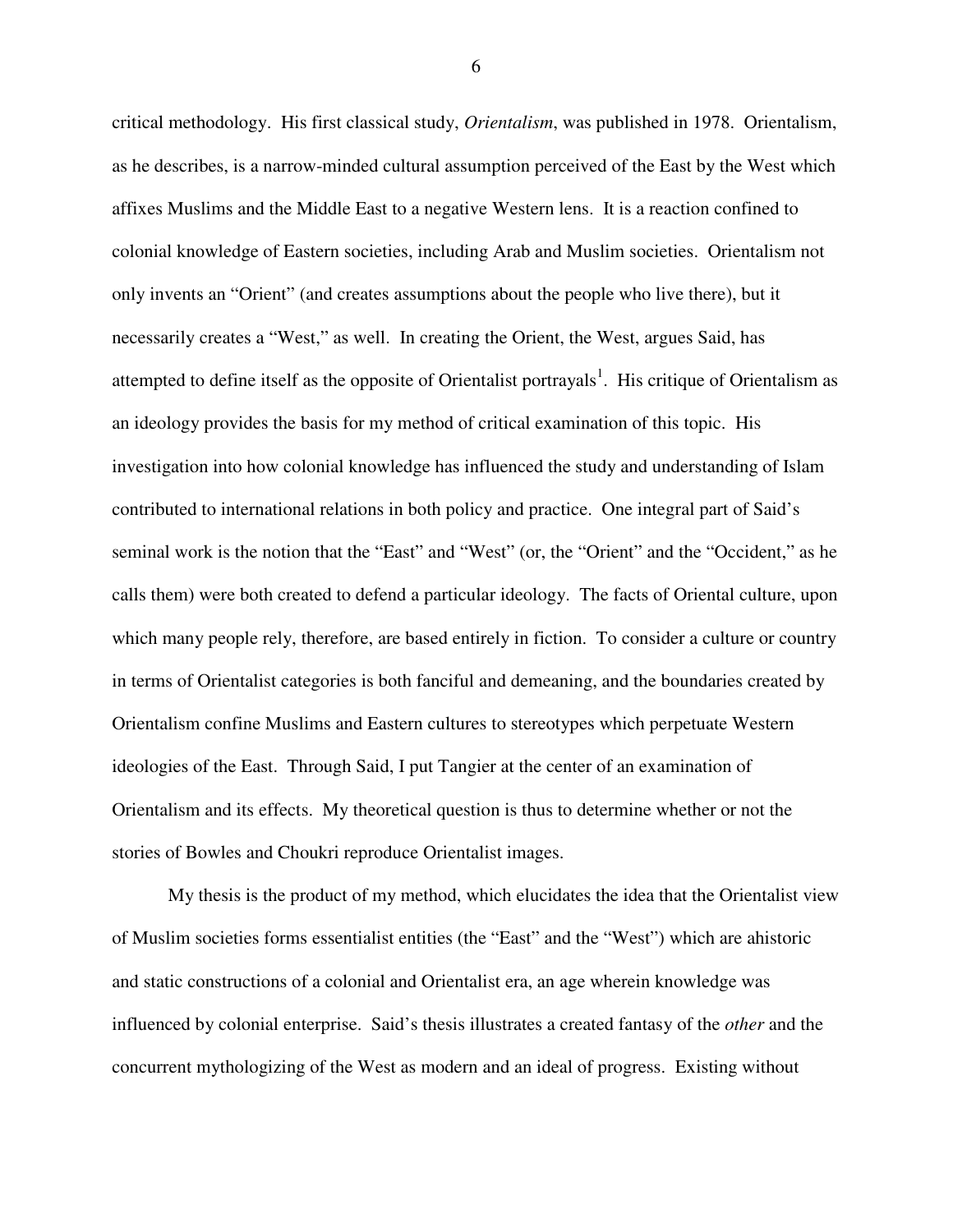giving due consideration to class, race, gender, or colonialism, these fabrications leave each group effectively trapped within the confines of its own cultural representations. Neither culture is monolithic, though. Rather, they are both diverse and dynamic, resulting from some of the aforementioned variables. At the cost of the East, the West portrays itself as rational, egalitarian, and modern -- the latter description being highly questioned by author and postcolonial scholar Mahmood Mamdani, who argues against the labels "modern" and "pre-" or "anti-modern" in his book, *Good Muslim, Bad Muslim*, published in 2004.

Mamdani updates Said, writing in a larger, post-9/11 context about the War on Terror in *Good Muslim, Bad Muslim*. His theoretical model is also postcolonial, which states that when colonial powers leave a country, their presence does not completely disappear. Postcolonialism argues that colonialism does not simply end with the independence of the former colony, but its legacy still structurally has an impact on both societies via ideologies, institutions, and cultural elements, such as dress, music, and cuisine, which remain integrated in the society. The colonizing country, Mamdani asserts, is affected along with the colonized one as a consequence of their shared history. Mamdani rejects the categorization of cultures as "modern" versus "antimodern," and this will also guide me in determining the ways in which Tangier represents itself in the books as opposed to the descriptions which are assigned to it. Mamdani also asserts that modernism is not exclusively Western. Using Mamdani's methodology, I examine in what ways the colonial impact did not end with Moroccan independence.

Ali Ahmida, much like Mahmood Mamdani, brings postcolonialism to international relations. His analysis is modern and specific to North Africa: it critiques colonial and Eurocentric knowledge and also considers the role of agency. Yet, Ahmida is also critical of nationalist perspectives for being too broad and too quick to rely on assumptions and categories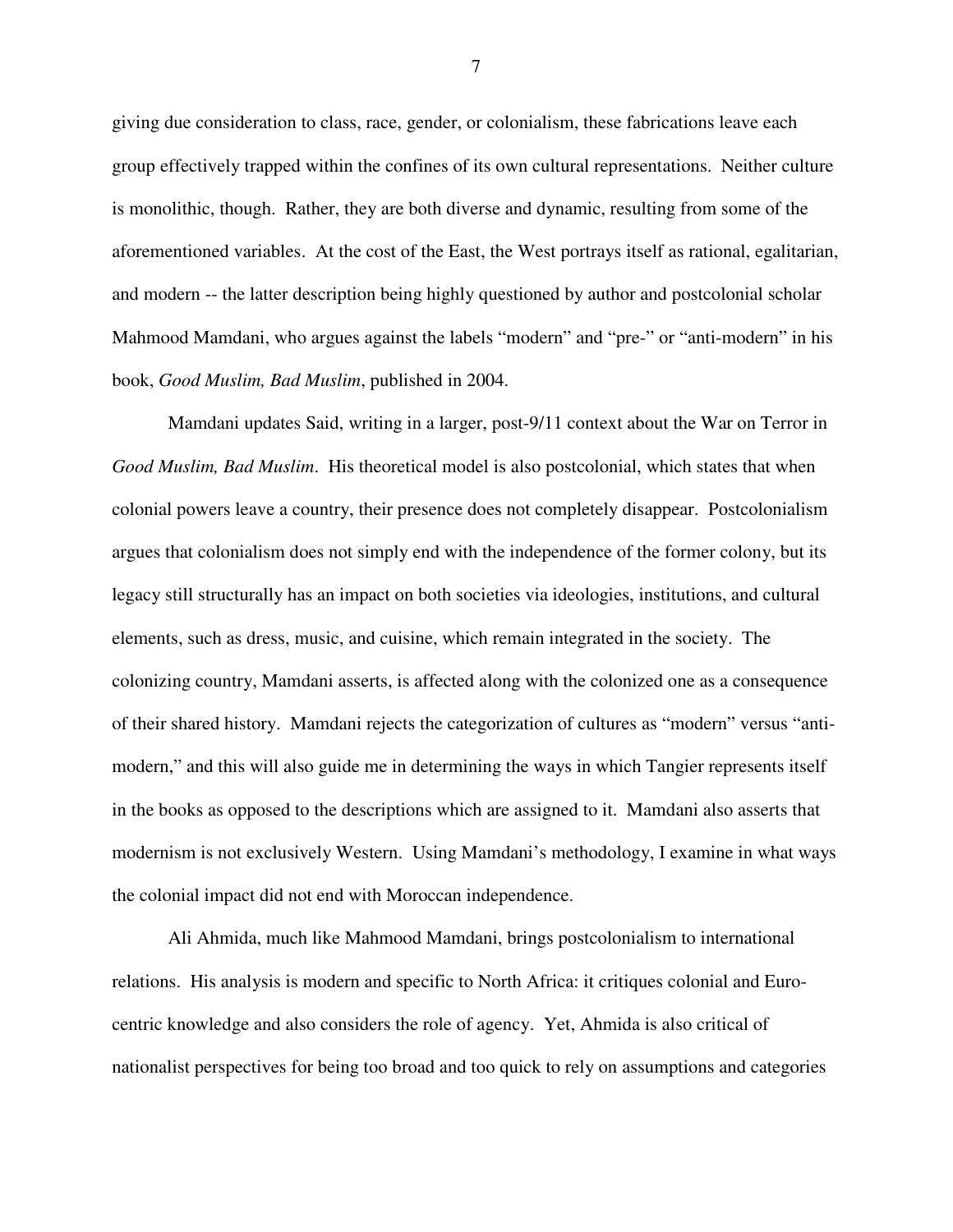which reproduce colonial categories in reverse. I aim to convey the same message through my own findings in order to critique the narrow U.S. view of Muslims in the 21<sup>st</sup> century, its origins, and the insider/outsider dynamic.

In his book, *Forgotten Voices*, Ali Ahmida describes literature as a tool crucial to the study of society and political life in the Middle  $East<sup>2</sup>$ . In a postcolonial society, Ahmida explains, writers themselves are resources through which societal concerns are conveyed. As this is the case, Ahmida argues, their works are taken seriously in the context of social and political commentary. Bearing this in mind, one can see Choukri's *For Bread Alone* as a commentary on socioeconomic disparities and regionalism in Morocco under colonialism. Likewise, Bowles' work illuminates the outsider perspective; that is, the experience of an American expatriate living in then colonial Morocco.

 Said's theoretical classical formulation explains the production of the image many Americans have of Muslims and Muslim societies. The literature I use to help prove this argument affirms the relevance of this topic to travelers, historians, anthropologists, and political scientists alike.

The value of the postcolonial method is that is allows one to see that, while colonialism in Morocco ended in 1956, a particular ideology persists today as a result of that very period. It is in this manner that I examine Tangier as one part of a larger Orientalist, colonial history and as a factor in Cold War politics. I look at the representations as well as social and global factors through both larger critical scholarship (Said) and critical postcolonial scholarship that is more specific to North Africa and Muslims (Mamdani, Ahmida), finally comparing Tangier to its Orientalist assumptions. I ask if, in their works, Bowles and Choukri portray the very claims made of Tangier and North Africa vis-à-vis the Orientalist lens. Does Choukri's tale of a native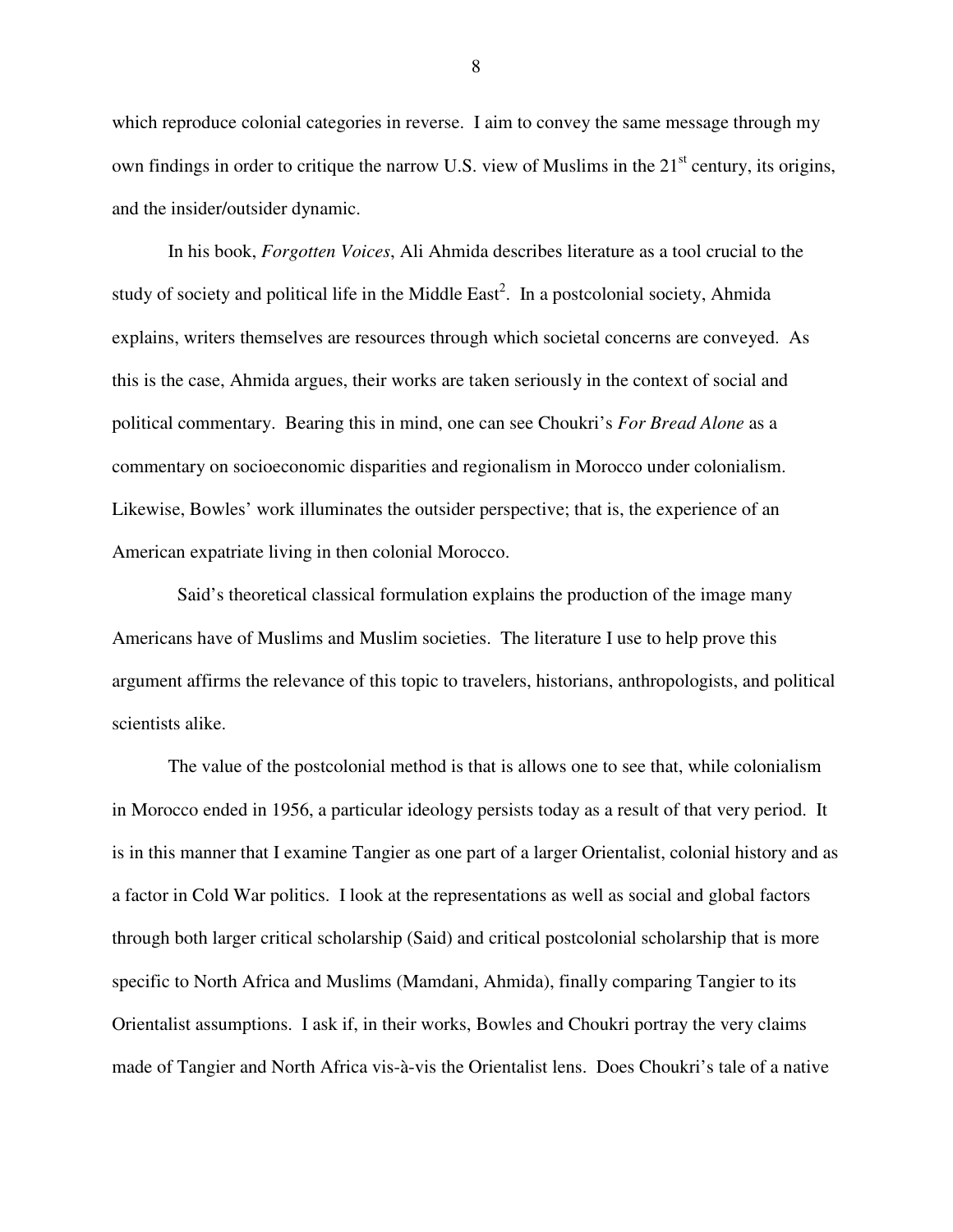nomad tell of the same problems as Bowles' narrative of American tourists traveling through the same region? These are the themes this essay will explore.

#### **Historical Context: Morocco under Spanish and French Colonialism, 1912-1956**

The 1912 Treaty of Fez established Morocco as a Franco-Spanish protectorate. From that time until its independence, in 1956, Morocco was under the social, political, and economic authority of the Spanish in the North and the French government throughout the rest of the country. Yet, the political interests of Spain, France, and the UK/US were at odds as to what to do with Tangier, post-WWI<sup>3</sup>. In 1924, the new Statute of Tangier enumerated a compromise between the Western countries that established Morocco as subject to interference by several European governments. The U.S. did not recognize the protectorate for the next five years. The reasoning for this, Jamaa Baida explains, was that the war in Europe pushed the Allies to presented a united front<sup>4</sup>. This new imperialism gave the West a stronghold in the Arab world, while Morocco, a mere nine miles from Spain, was treated as an enigma by the European continent. For the next few decades, Morocco existed as a Western outpost, manipulated to benefit the richer countries. It was during this time of loose governance, from 1924 until Moroccan independence, in 1956, that Tangier earned its reputation as a fantasy land. Drugs were easily acquired and loosely regulated, and the Beat generation of American writers and poets sought artistic refuge in the city.

Postwar Tangier was on the radar of the world's new hegemonic state, America. The value of Tangier's strategic location was no secret to foreign bodies, who had been putting pressure on Morocco since the French conquest of Algeria, in 1830<sup>5</sup>. Great Britain, Spain, and France had all vied for power in Morocco throughout the 19th century, sometimes resulting in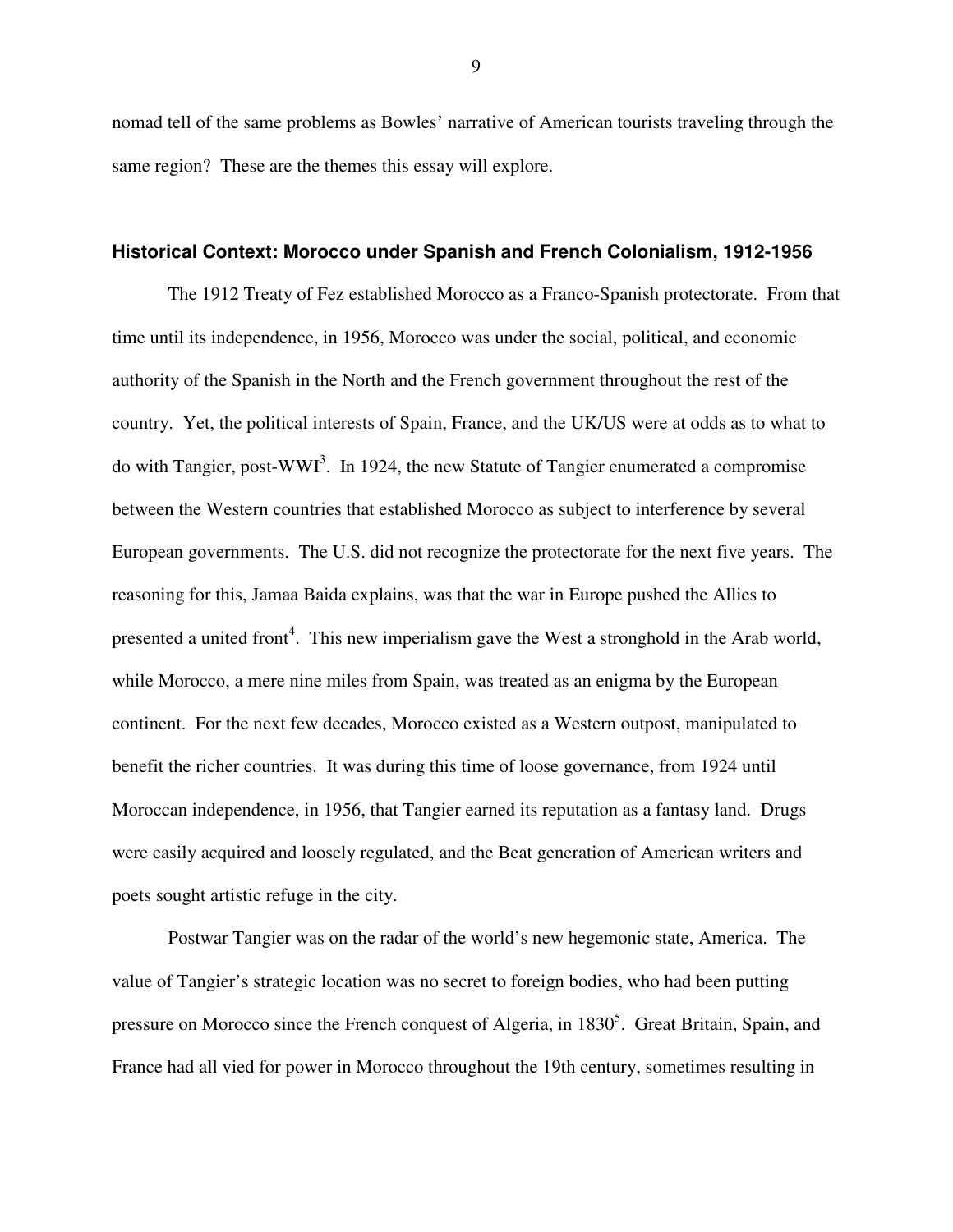significant changes. In 1856, for example, Great Britain enforced an accord on the North African state which weakened Morocco's economy while giving the British huge advantages in the Moroccan market<sup>6</sup>. The outcome of this arrangement may not sound unlike that of NAFTA, the North American Free Trade Agreement, which was implemented in 1994 to the benefit of the U.S. and to the chagrin of Mexican farmers. Faced with trilateral European pressures, Morocco reached out to the U.S., in 1871, with a request for support in the face of the "dismemberment" of the Kingdom of Morocco by European powers<sup>7</sup>. The United States, enveloped in the era of post-Civil War Reconstruction, was disinclined to intervene. Furthermore, the Monroe Doctrine, which affirmed the U.S.' staying out of European countries' colonial affairs, was still, as Abdelhadi Tazi calls it, "a guiding principle of American foreign policy"<sup>8</sup>. He explains how it was American political superiority that led Morocco to accept protectorate status, knowing full well that the state was losing sovereignty and being politically exploited.

Morocco and France were in conflict from 1950-1956, and the official role of the U.S. during this time varied in apparent allegiance. When the American government did not condemn the 1952 riots in Casablanca, the French President announced to the United Nations that the inaction of the U.S. was favorable to the Communists and constituted a blow against French national pride and power<sup>9</sup>. Indeed, in 1950, the U.S. Congress adopted the Hickenlooper Amendment, which elucidated the unwillingness of the U.S. to provide support via the Marshall Plan to any country that was perceived to be in violation of a treaty with the  $U.S.<sup>10</sup>$ . Morocco was thus at the center of Franco-American tensions in the years following the end of World War II, although the American government was not actively supporting Morocco in many ways.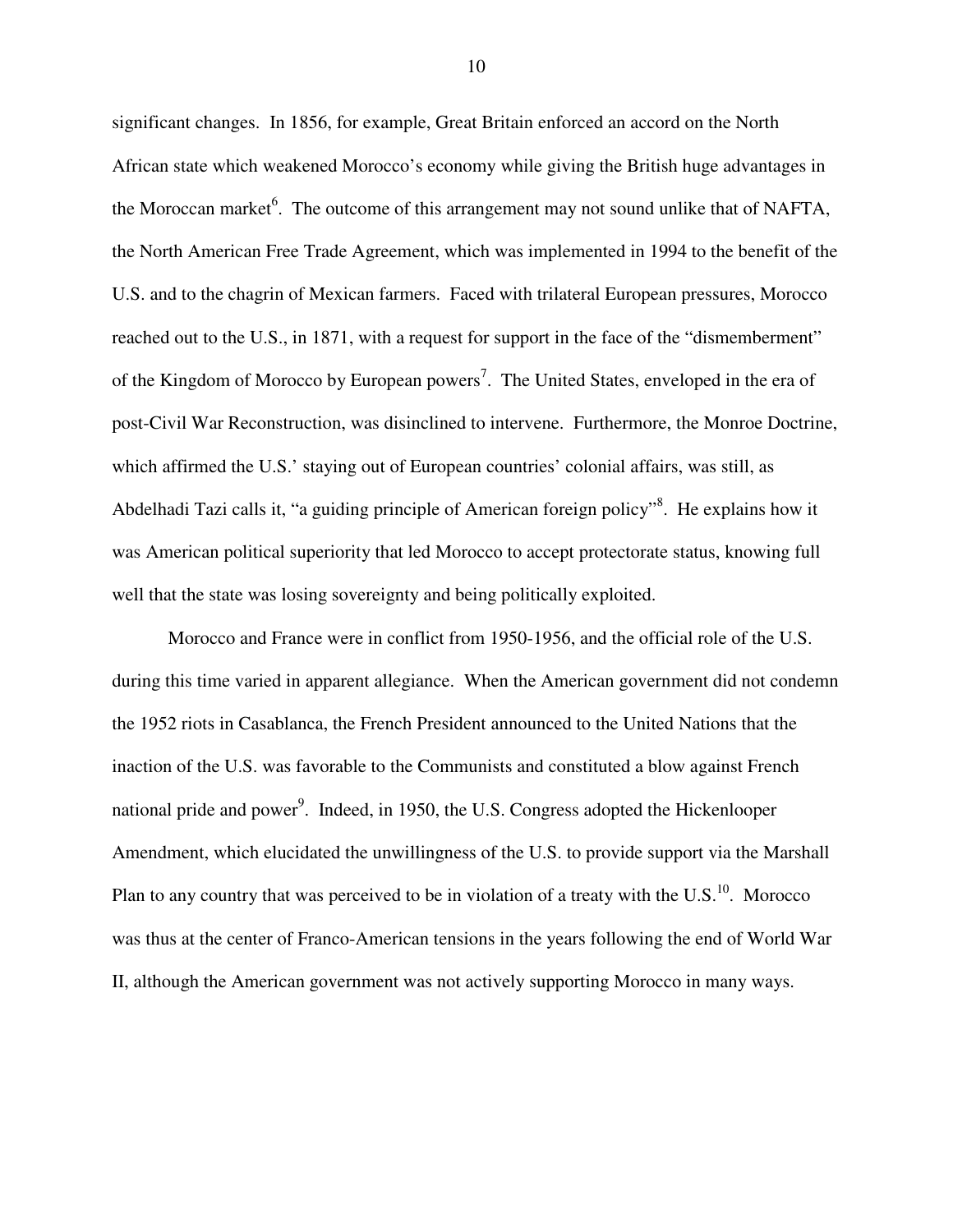#### **Tangier: The Making of a Transnational City**

Morocco has been and remains of particular relevance to the U.S. because it was the first country to recognize the statehood of the newly formed United States of America, in 1777. As a nation, Morocco cannot be boxed into one single category. It would incomplete and limiting to simply label it as an "African state" and delve no farther into its character. This is because the broad notion of "African state" does not wholly capture all of the cultural influences that run deep through this country and color its history. Tangier, however, has become another Hong Kong or Tijuana through the impositions of foreign interests. It is the urban center of a complex Muslim, Arab, African and Mediterranean country, yet it was cut from the country as a result from colonial interests and international competition.

With Muslim societies increasingly featured at the forefront of American news headlines, but with the necessary component of contextualization often absent from these representations, the representations themselves are rendered biased, incomplete, and, most often, negative. Muslims are portrayed as the social "other" in American media; therefore, Tangier is one example of a world city within a Muslim country which has superseded the negative stereotypes assigned to it and, upon close examination, exhibits its own diverse character, much like any Western society.

The city of Tangier boasts a mixed culture, featuring lasting colonial elements as well as Orientalist representations. The discourses around Tangier have indicated its role as a haven for rock and roll artists and writers of the 1960's, as well as an economic and cultural center for Morocco largely because of its strategic location. Tangier also served as a refuge for homosexuals, which is ironic, considering its location in a Muslim country. In the U.S., the popular assumption is that a Muslim country is no safe haven for homosexuals. The Tangier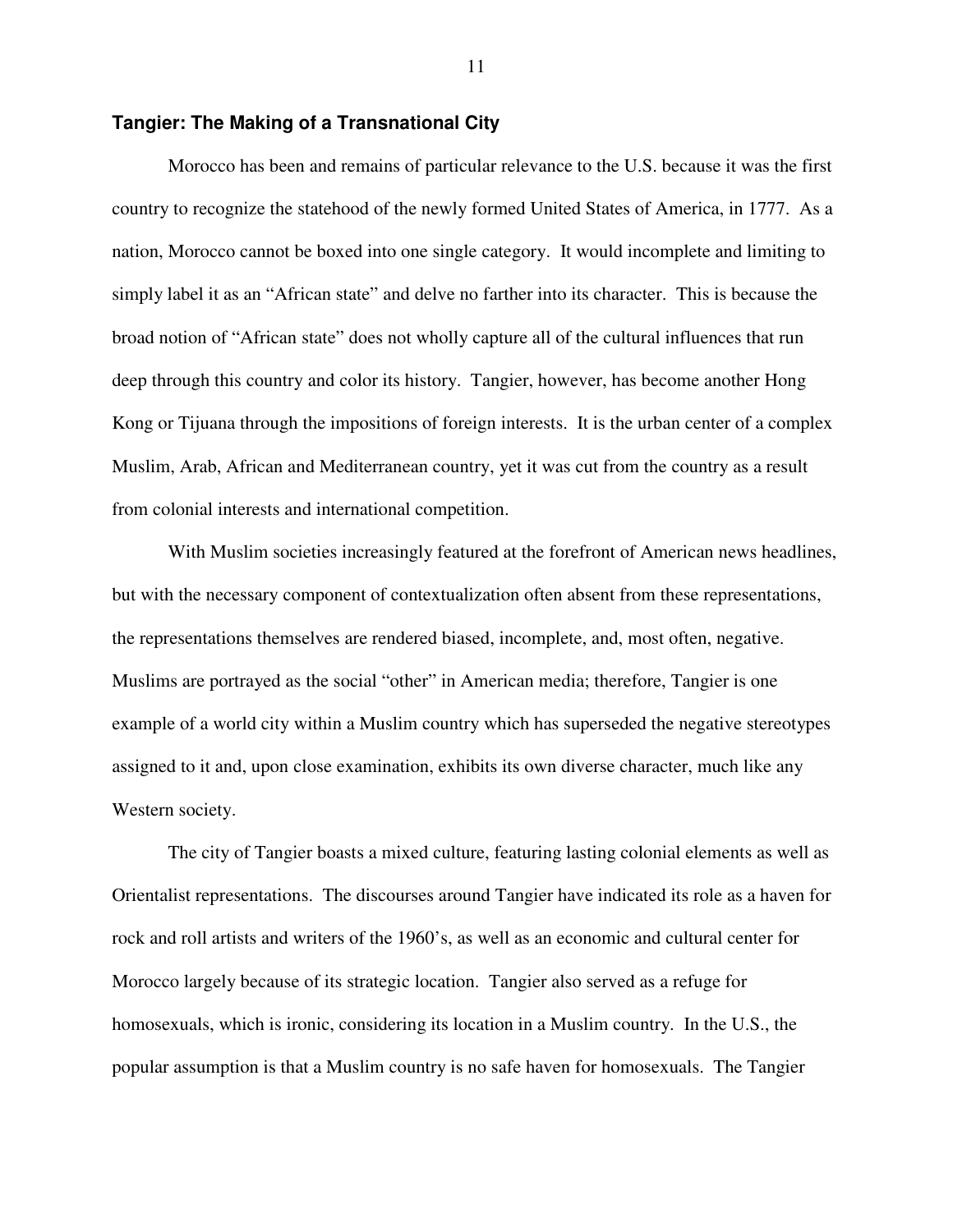described by Bowles and Choukri, however, tolerates homosexuality as one element of its street life and culture. Choukri cites many instances of open homosexuality on the city streets, and it is well-known that both Bowles and his wife, Jane, had Moroccan lovers of the same sex as themselves. Such instances highlight the diversity of the society itself, which cannot be constrained to a few pithy phrases. "Anti-American" and "Anti-West" are not uncommon phrases in American media today; however, these labels are without substance, as they are entirely subjective and ill-defined. The creation and application of these negative categories serve to reduce a culture, nation, or people to a few terms and images. Given these Orientalist productions, we homogenize both the society to which we apply them as well as our own, limiting the people of a country to a large bloc assigned a single label, e.g. "American." In this way, Orientalism effectively invents the construction of narrow categories for both the society being examined and the one doing the examining. It is subsequently reflective in that, as both Said and Mamdani call for, we must reexamine the images given to us in the process. It was in colonial Tangier, in 1947, that Paul Bowles wrote his first book, *The Sheltering Sky*, which was published in 1949.

The significance of making Tangier an International Zone was that it effectively did become a fantasy land in the minds of Western tourists. Postwar Tangier offered new business and vacation opportunities unique to the loose regulations in the International Zone. Travelers in Tangier in the 1940s and 1950s could find a mix of Western culture and the Eastern Orient about which they had heard. It was a destination for Westerners looking to relax after the tensions and hardships of the war.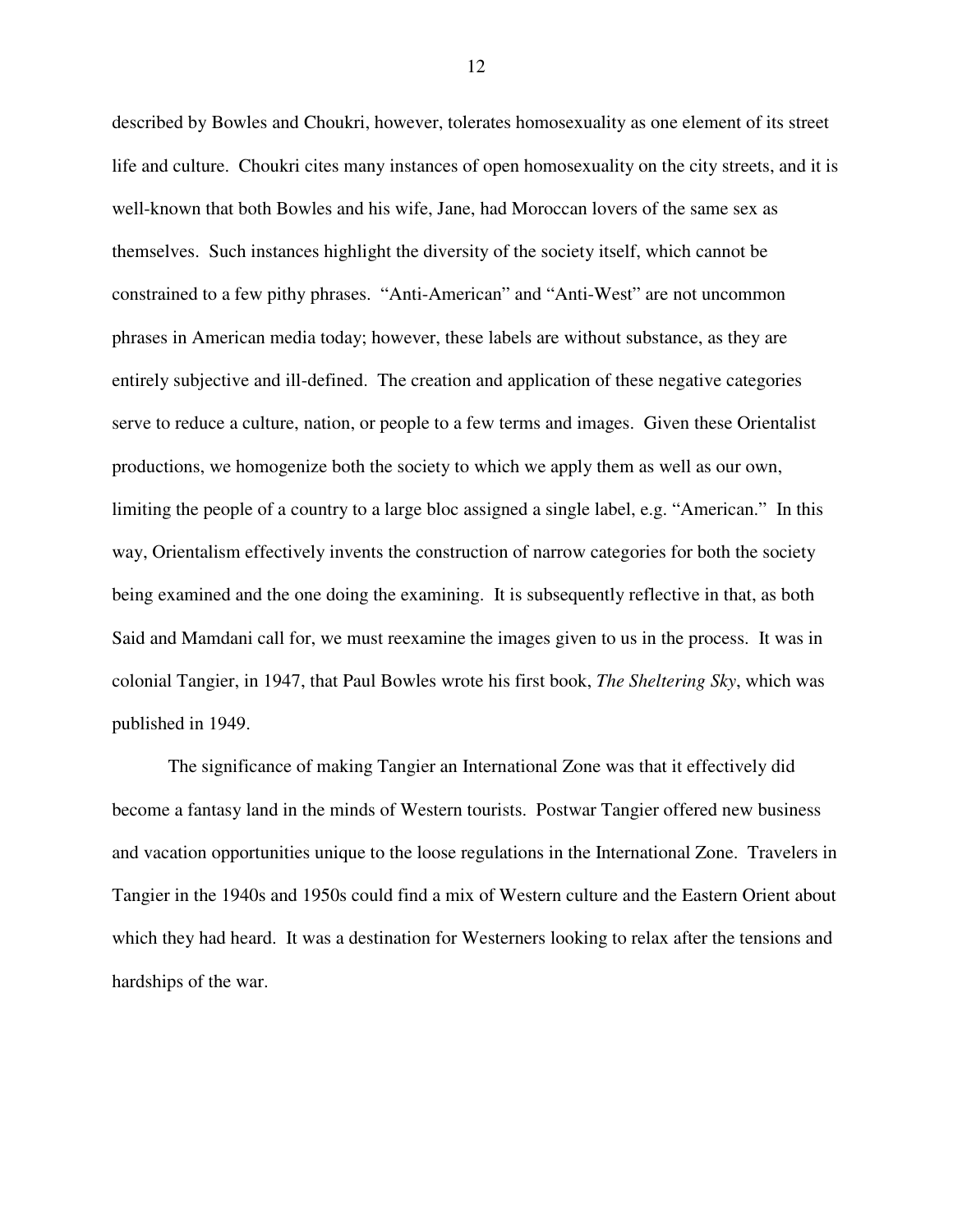#### **Bowles' and Choukri's Tangier**

The particular resources used to analyze the case of Tangier have been chosen not only because of their content, but also because of their authors, who come from different backgrounds but share Tangier in common. Bowles was an American spending his life in Tangier, while Choukri's work highlights the role of socioeconomic class, exploring the marginalized sectors of society, receiving little attention in Bowles' work. From the two, one can garner a well-rounded understanding of Tangier's true qualities, Orientalist or otherwise. They both write about the presence of sex, drugs, and fantasy in the city, but either from his own perspective. Together they offer divergent images of Morocco, North Africa, and Tangier. Their individual accounts can be explained, in part, by both class and Orientalist factors.

Paul Bowles (1910-1999) and Mohamed Choukri (1935-2003) experienced Tangier differently. Bowles traveled there as an expatriate author, seeking a life that did not exist in 1940s America. Along with his wife, Jane, Bowles moved to Tangier and lived there for 50 years, until his death in 1999. He was an eccentric and talented writer who fascinated and inspired those who read his works, including some writers of the Beat generation of the 1950's. Mohamed Choukri, meanwhile, provides a lower-class perspective, giving a voice to the homeless, poor immigrants, and illiterate factions of society. His situation represents the marginalized groups, and his narrative is powerful, in part, because the alienation depicted is not fictional.

Choukri lives the life of an underdog, facing inequalities on a daily basis, and he recognizes his own inability to change the system, but also understands that his opportunity is to convey a message through his writing. The two men met in the 1960s, and it was Bowles who translated Choukri's first autobiographical account into English. *For Bread Alone* was published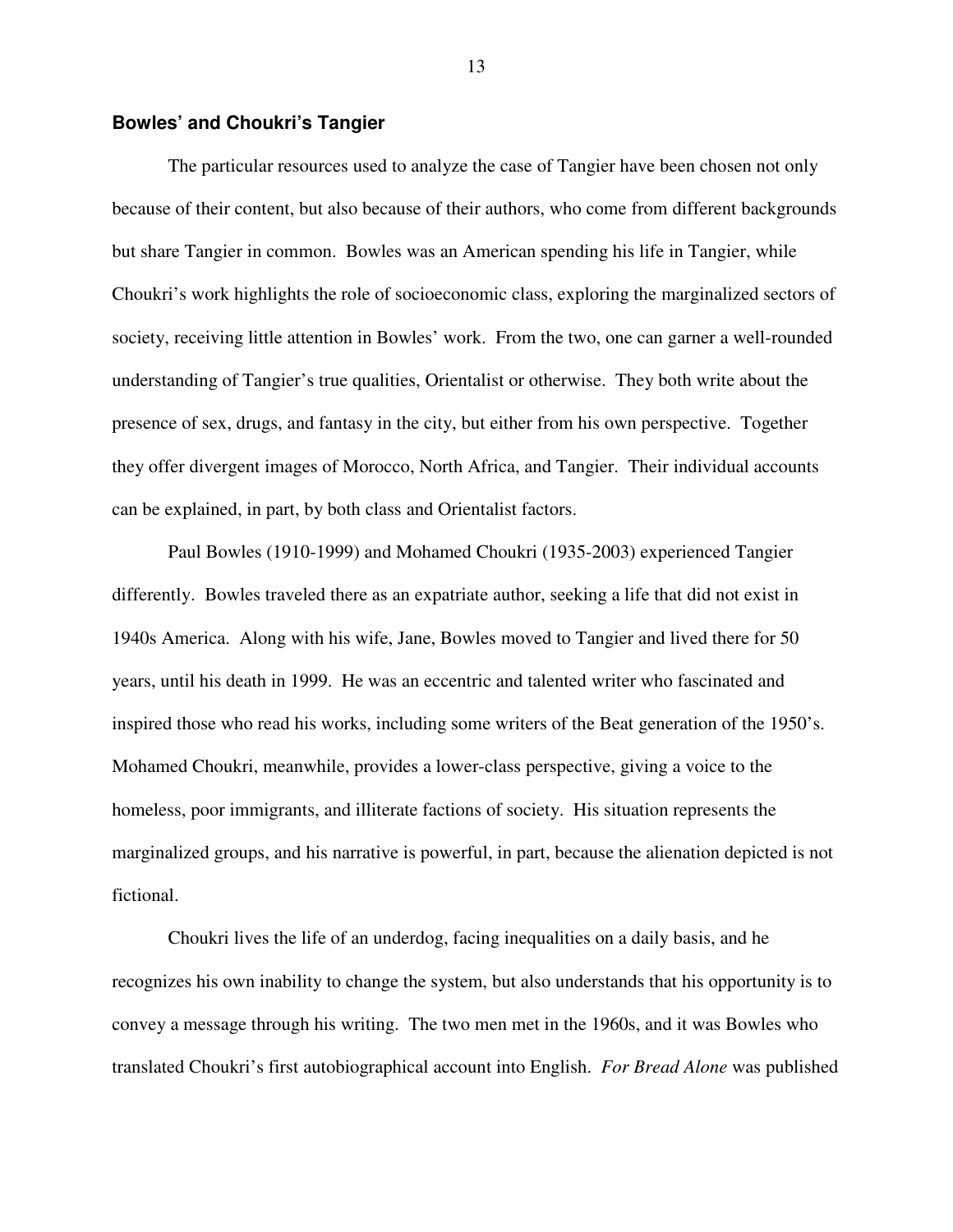in Arabic, in 1982, and, from 1983-2000, it was banned in Morocco. The book was wildly popular around the globe following its English publication, however, and it was translated into 30 more languages. In Morocco, the book was seen by Interior Minister Driss Basri as offensive precisely for its references to sex and drugs. Both *For Bread Alone* and *The Sheltering Sky* were made into film adaptations, Bowles' story, in 1990, and Choukri's, in 2005.

Bowles affected future influential artists and writers, including writer William Burroughs, a Beat who also moved to Tangier. American poet Allen Ginsberg wrote in his 1956 poem, "America," the following line: *Burroughs is in Tangiers I don't think he'll come back it's sinister*. Ginsberg knew that the life one could live in Tangier in the 1950s was a statement against the mainstream lifestyle in the U.S. Indeed, one aspect of Bowles' escape to Tangier was sexual, as he and his wife, Jane, both maintained homosexual lovers. Burroughs, like Bowles, was homosexual and he, too, took part in the prostitution that ran through Tangier. Author Ted Morgan wrote that "the misogyny of the social structure also appealed to Burroughs' innate distrust and fear of women. In Tangier, the ubiquitously veiled and shrouded woman loudly broadcast the subservient female role"<sup>11</sup>.

*The Sheltering Sky* is about three Americans traveling through North Africa, observing the locals but ultimately remaining within the removed realm of tourism, indulging in the benefits of the land without embracing its downsides. Choukri's memoir, *For Bread Alone*, was published in 1973, and it paints a much different picture. His book recounts his own life as a poor, homeless nomad whose family thought that Tangier might help solve their problems. An immigrant to the city, Choukri, a native Moroccan from the Rif, is more of an outsider than Bowles' characters are in that he is of the lowest class and, therefore, does not live in the same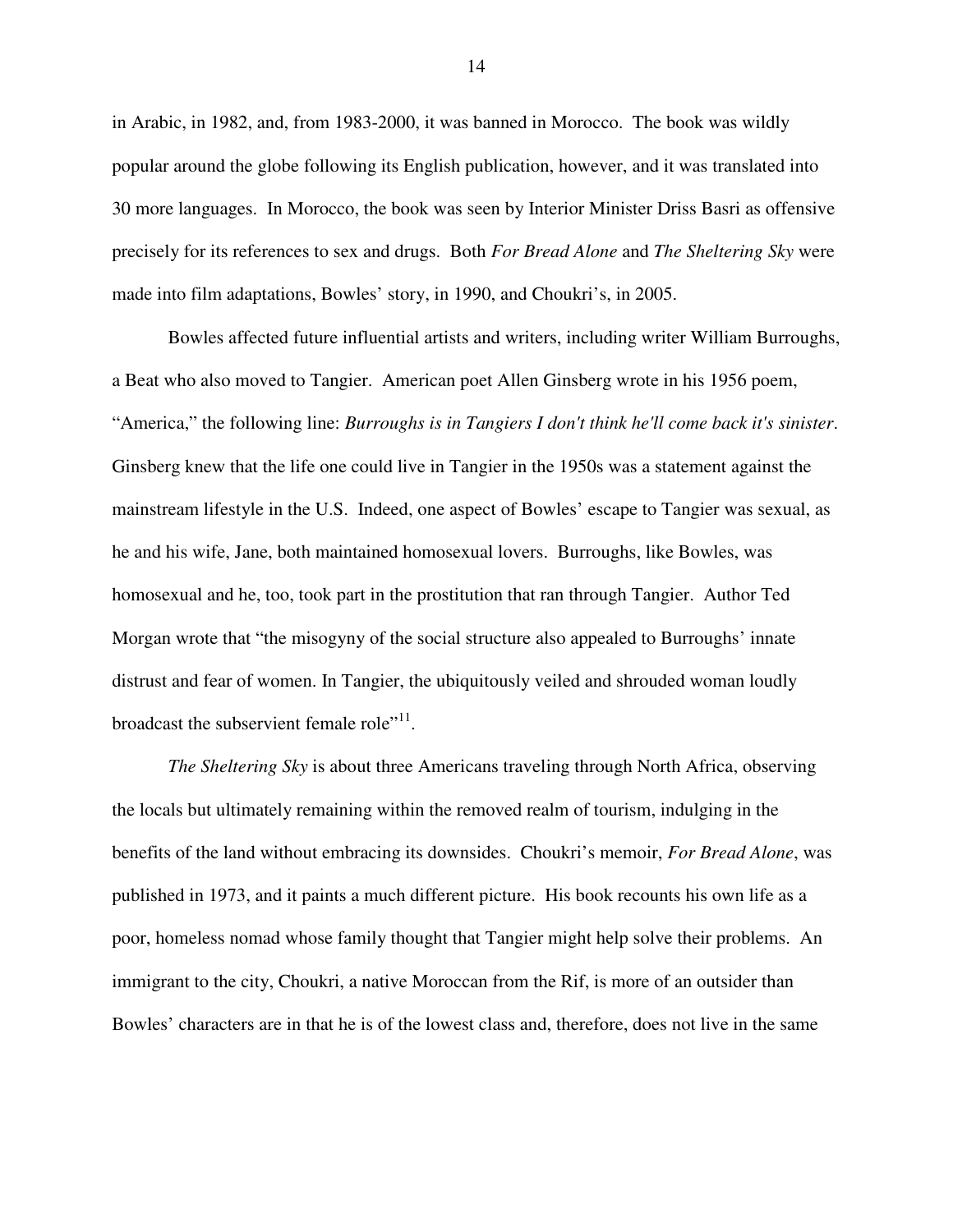Morocco that Bowles does. The fantasy land, as Choukri is well aware, is the product of both the Western countries and the Moroccan elite, of which Choukri was no part.

The books of Bowles and Choukri lend insights into understanding the city and its representations. Choukri's book is a memoir of his childhood, set in the 1940s and 1950s in Tangier and other North African cities where he grew up in dire poverty. This book was shocking to Arab culture as it disrupted social norms about family and life; for these reasons, it was banned in Morocco until the year 2000. One particularly offensive aspect, which Choukri himself has acknowledged, is the negative manner in which he depicted his father. In this way, Choukri provides a powerful narrative that defies the mainstream literature. Bowles' story is about three American travelers who, in exploring North Africa and Tangier, illustrate the intolerance and ignorance that Westerners show towards other cultures, as well as the damaging effects these can have.

Some of Bowles' personal feelings about Arab society challenge the representations put forth by Choukri. In a 1933 letter to the poet, Charles Henri Ford, Bowles said: "There is one drawback to Arabs, and that is their insupportable jealousy….But once I shall be away from them I shall immediately regret it, and am sure I shall return and spend all my life somewhere among them." Indeed, Bowles spent the last 50 years of his life in Tangier, eventually dying there. He saw the United States, and Western culture in general, as an entrapment.

The relationship between American counterculture and Tangier in the 1940s-1960s highlights the position of Tangier as an idealized image of opposition to mainstream life. Part of this is the similar European use of Tangier as an outlet for social influence; that is to say, Tangier was made into an experiment, used as a sample place for conducting free trade and taking part in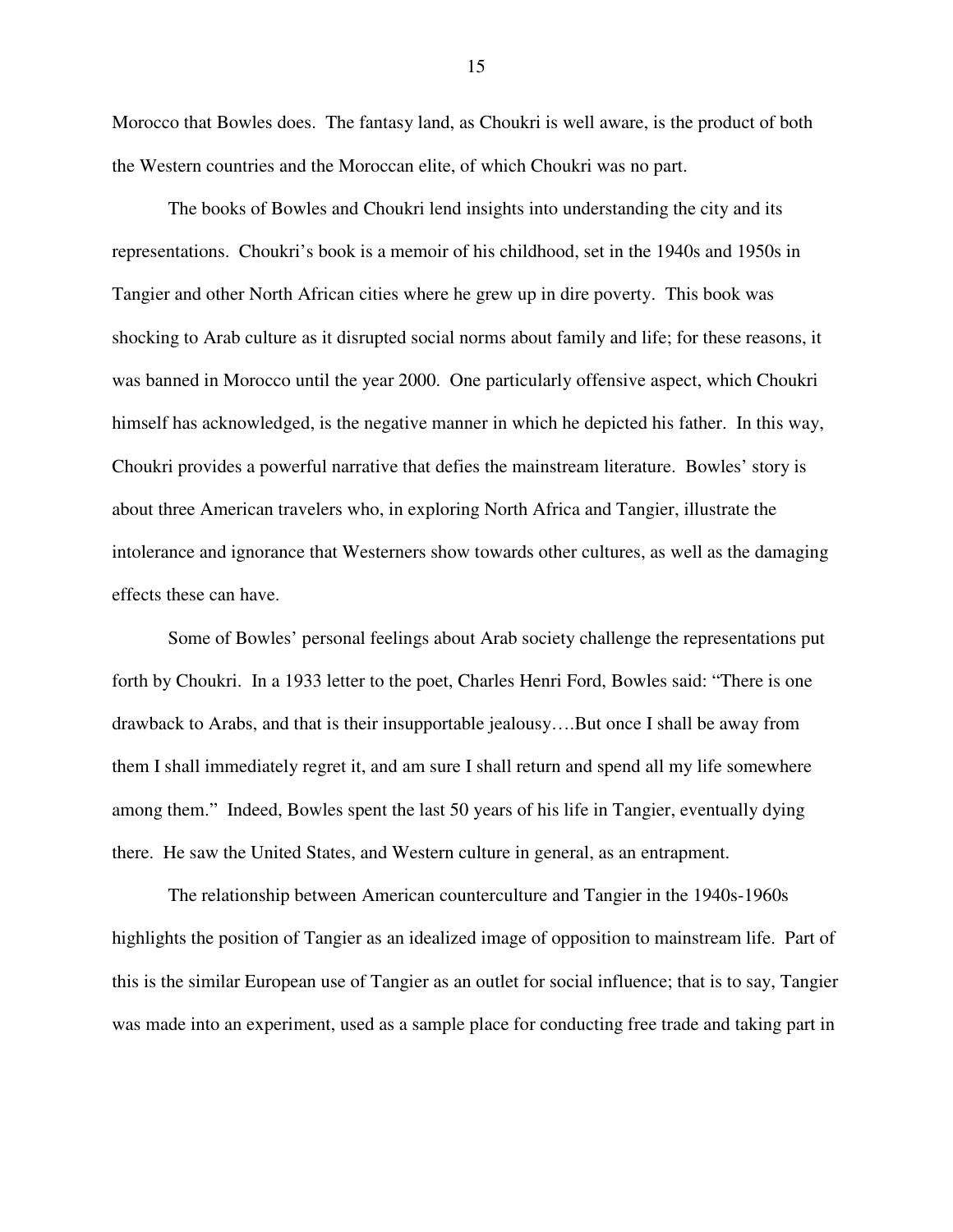illicit activities. Mid-20th century Tangier was a playground for Americans and Europeans alike, but what effect did that have on the Moroccans?

Bowles and Choukri ultimately present multiple Tangiers through their representations. This is largely caused by the difference in their class experiences. It was the honesty of Choukri's depictions in *For Bread Alone* that his book was banned. It is nothing short of ironic that this book, widely circulated and celebrated around the world, portrays some of the most dire situations, yet the Orientalist images of Morocco and Tangier still persist in the West, confining Morocco to the biased way in which is it presented to the American public by the media.

Bowles wrote in his autobiography that it was the fleetingness of time that led to the allure of a nomadic life. The exhilaration of transience appealed more strongly to Bowles than any comfortable, sedentary existence<sup>12</sup>. Yet, he stayed, still as an outsider, in Tangier for the last half century of his life, hardly a "fleeting" visit, and far from nomadic.

#### **Orientalist Tangier: An Oasis of Sex and Drugs**

Hashish, kif (cannabis mixed with tobacco), and alcohol are among the most recurring themes and often arise as points of contention between males and females (such as between Choukri's parents), or between authority figures and subordinates (such as with young Choukri and his boss). Choukri describes another regular occurrence, where, sitting in a cafe with several other illiterate men, he and the others would listen intently to the only literate man as he read the Arabic periodicals. As the man read, he would often quote the Qur'an. The men in the cafe, all smoking kif, listened intently to the most highly-educated scholar of their community. This is how political knowledge and current events were passed on to Choukri: by means of a reader or the radio, around which a group of men would gather at the cafe. His understanding of politics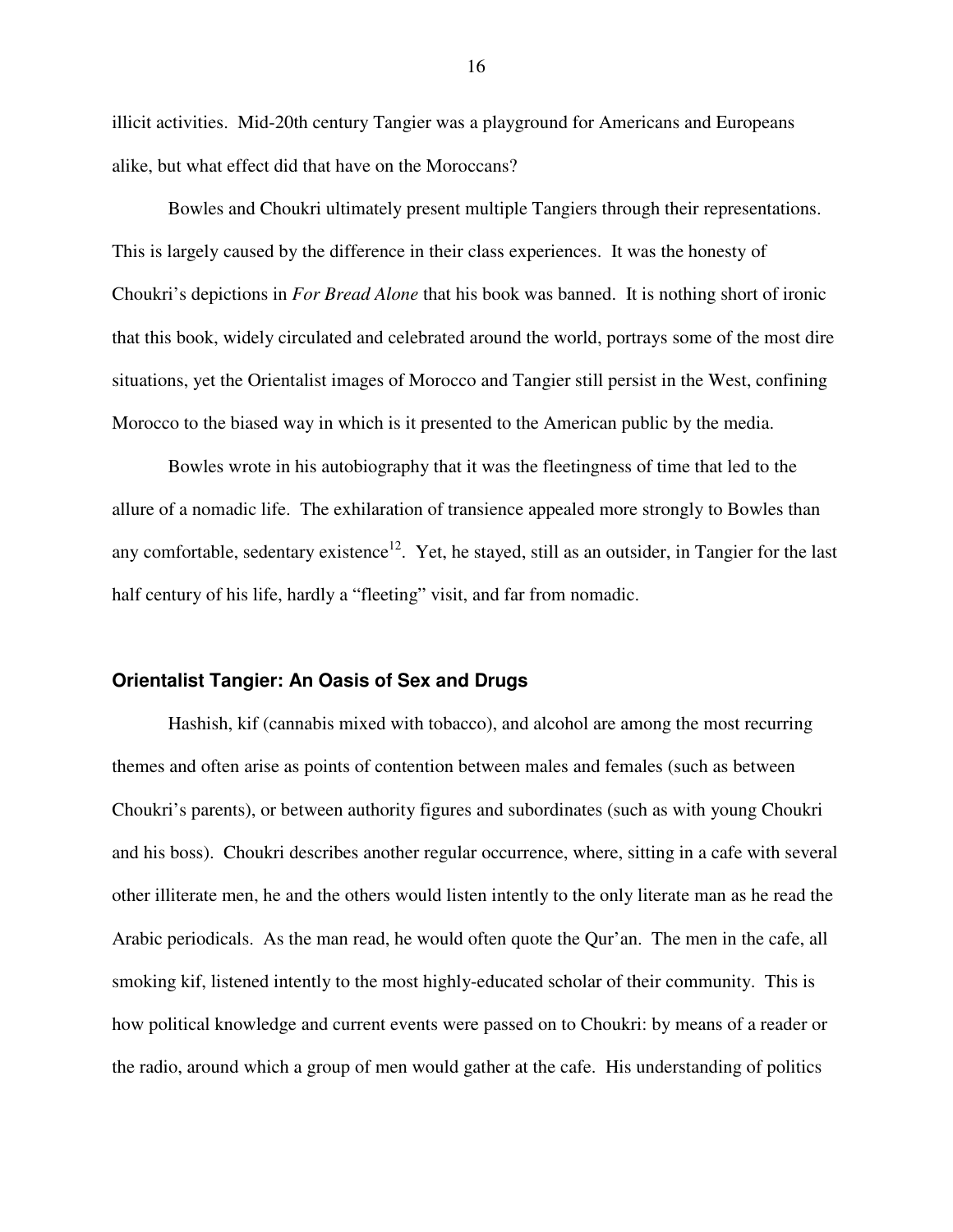was thus twofold, defined by the people around him from whom he absorbed information, and, yet, supplemented by his own life in the streets of the city. Choukri recalls how he would sometimes buy Egyptian magazines, "to look at the pictures of film stars wearing Oriental costumes<sup>"13</sup>. The ideas perpetrated by the film industry of the Middle East are just that to Choukri – costumes and falsehoods. The reality that Choukri sees is not one of ornate outfits and elaborate traditions, but rather one of day-to-day living and an ongoing struggle to embrace one's cultural identity in a setting limited by colonialism. The Egyptian film industry, meanwhile, is responding to elite and Western interests. Choukri mentions the independence riots of 1952, giving attention to the fact that many Moroccans protested the constraints under which the West placed them, their country, and their sovereignty. Whereas Bowles discusses Tangier from the tourist perspective, Choukri illuminates the clear role that Spanish and French colonialism had in Morocco and society's response to it.

Drugs, too, play a role for Bowles, as alcoholism is a recurring topic in a few of his works, including in his short stories "Merkala Beach" and "Call at Corazon," both of which pivot on the relationship tensions caused by alcohol use/abuse. Bowles is not specific to any one culture when he describes these problems, describing afflicted individuals from both Eastern and Western cultures. He does not abide by the Orientalist concept that a Muslim society is a narrow one, but, instead illustrates the reality that its society is diverse and complicated, with as many complexities as any Western culture. While he is an outsider, and while he does show a tourist outsider view, Bowles is not blindly following Orientalism. He does not see the East as a monolithic fantasy land, although he is welcomed by Moroccan elites to do so. Much like the Egyptian film industry forms certain representations, the Moroccan elite do the same to encourage Western tourism and the use of the East as a sort of adult Disneyland, making efforts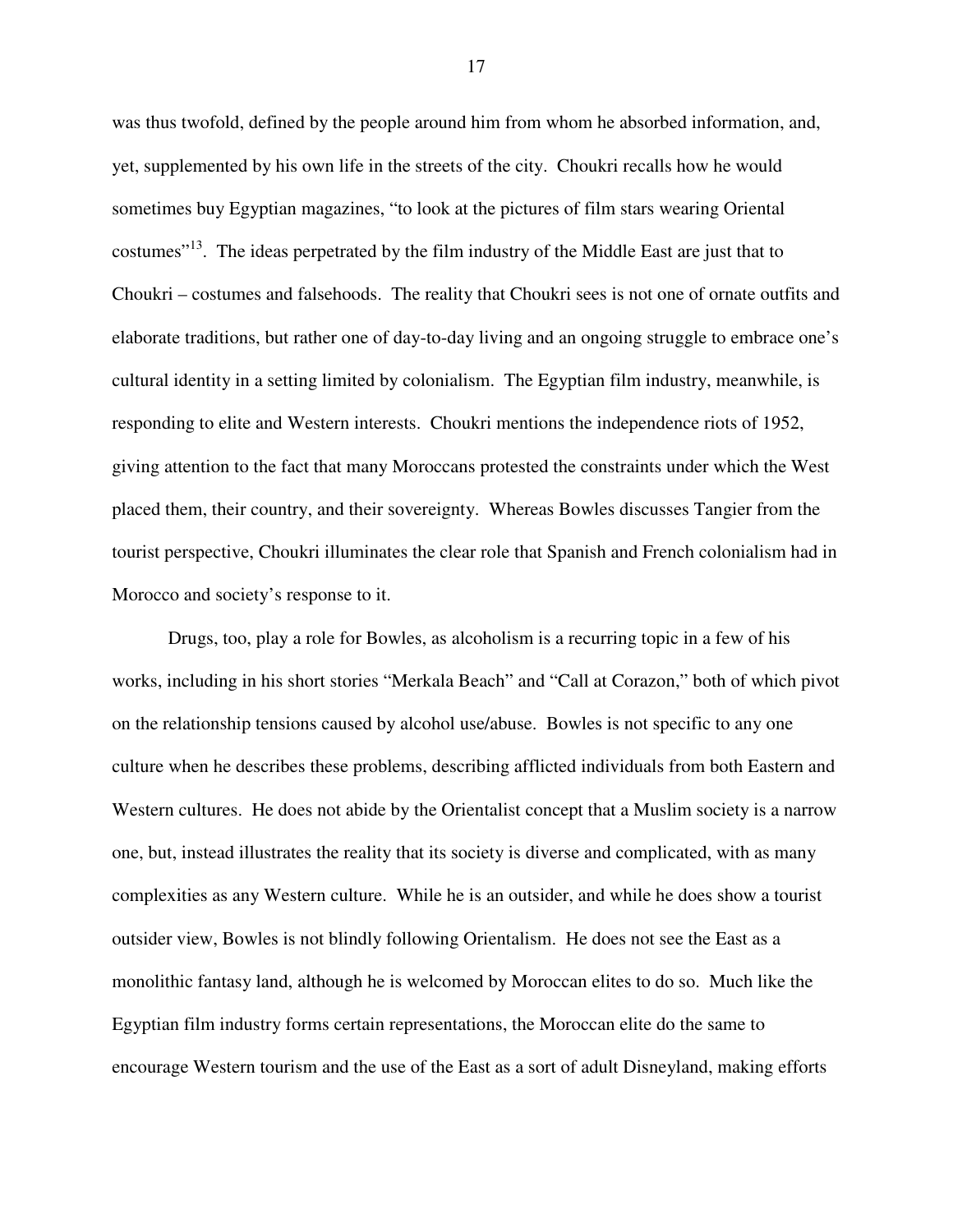to perpetuate these images in exchange for foreign direct investment. Bowles is less of an outsider, in this sense, than Choukri. It was Bowles, after all, who got Choukri his first book publication. Bowles understood that the Moroccan writer experienced a perspective that was simply not made available to Western visitors. He thus helped Choukri to give a voice to these underrepresented to Western audiences. It took the ethnic outsider to recognize the perpetuity of the myth, and Bowles' function in society thus became one of dispelling that myth. His own first book, *The Sheltering Sky*, however, was written during Bowles' first few years in Tangier, and for that reason it does not reflect the same attitude towards Arab diversity.

The idea of gender expectations is applicable to both cultures in Bowles' work, where the distinction between males and females is stark, among Moroccans and the Americans alike. In Bowles' 1949 novel, three Americans embark on a journey across North Africa in the 1930s, touring through towns of Morocco and Algeria until they are all separated, as one dies and the other two go off alone in different directions. They stay in North Africa for an unspecified, but long period of time, and the female character, Kit, finds herself trying to immerse into Arab life after she develops deep emotions for a local man. This series of events portrays the white woman as being kidnapped and then sinking into mental delusion, as she is expected to follow the same cultural and gender norms as do the man's Arab wives.

Choukri's situation (constant hunger and an abusive father) leads him to the city of Tetouan, where he frequents a brothel and finds work in a cafe. His life in Tetouan is regularly supplemented by kif (North African hashish) and majoun (hashish paste). Choukri's departure from Tangier for Tetuan is a sad goodbye, as he leaves behind his brother's grave. In the city, Choukri finds comforts in the lifestyle of prostitution and pimps, and through this lifestyle he comes to explore homosexuality; at one point, a young Choukri is solicited on a street corner to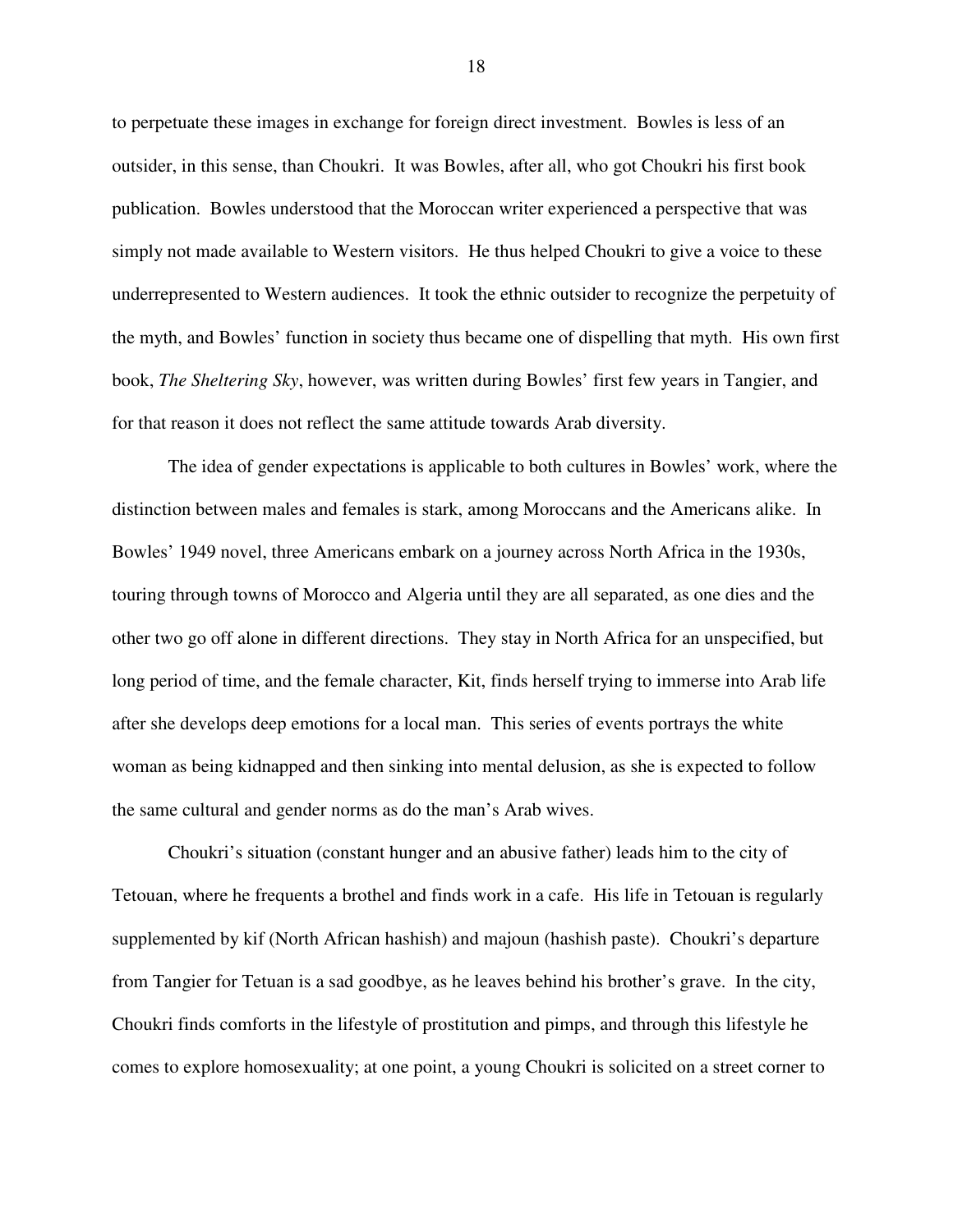engage in homosexual prostitution. All the while, gender norms for females are intertwined into the roles of homemaker and/or whore.

Acting as a counterpoint to the Western assumptions of the prevalence and influential nature of Islam in any Muslim country, Choukri addresses religion in relation to sex. In a situation where he is going to have sex with one woman, she stops him because she is menstruating and "...that's something you don't do with women," she tells him "It's a sin"<sup>14</sup>. Choukri describes another interesting moment in which a friend of his is turned away from the brothel because he wishes to sleep with a Muslim girl, but he does not speak Arabic, so he is assumed to be a Christian<sup>15</sup>. It is made clear that it is acceptable for the Muslim prostitutes to sleep only with Muslim men.

#### **Exotic Orient/Fantasy**

While the Tangier enjoyed by Bowles' characters is a playground for expatriates, full of hustlers and pimps, it is important to note that, before they came to the city, Choukri's family saw Tangier as a potential source of income, food, and hope. The themes of exploration and experimentation arise in either book, for native and tourist alike. Said's point of the sensuality of the Orient collides with the character, Kit, in *The Sheltering Sky*. After her husband, Port, dies, Kit is drawn into a life of subservience. She dutifully follows two Arab men in their travels and acts as their sexual object, becoming attached to one of the men. She dons a male disguise and comes home with him, only to find that he has multiple wives and intends for her to be a sexual object. After her female identity is revealed, Kit is treated as another wife until she eventually runs away from the house and wanders back to Western society. The draw of the desert, combined with her husband's death, led Kit on a wild adventure through North Africa on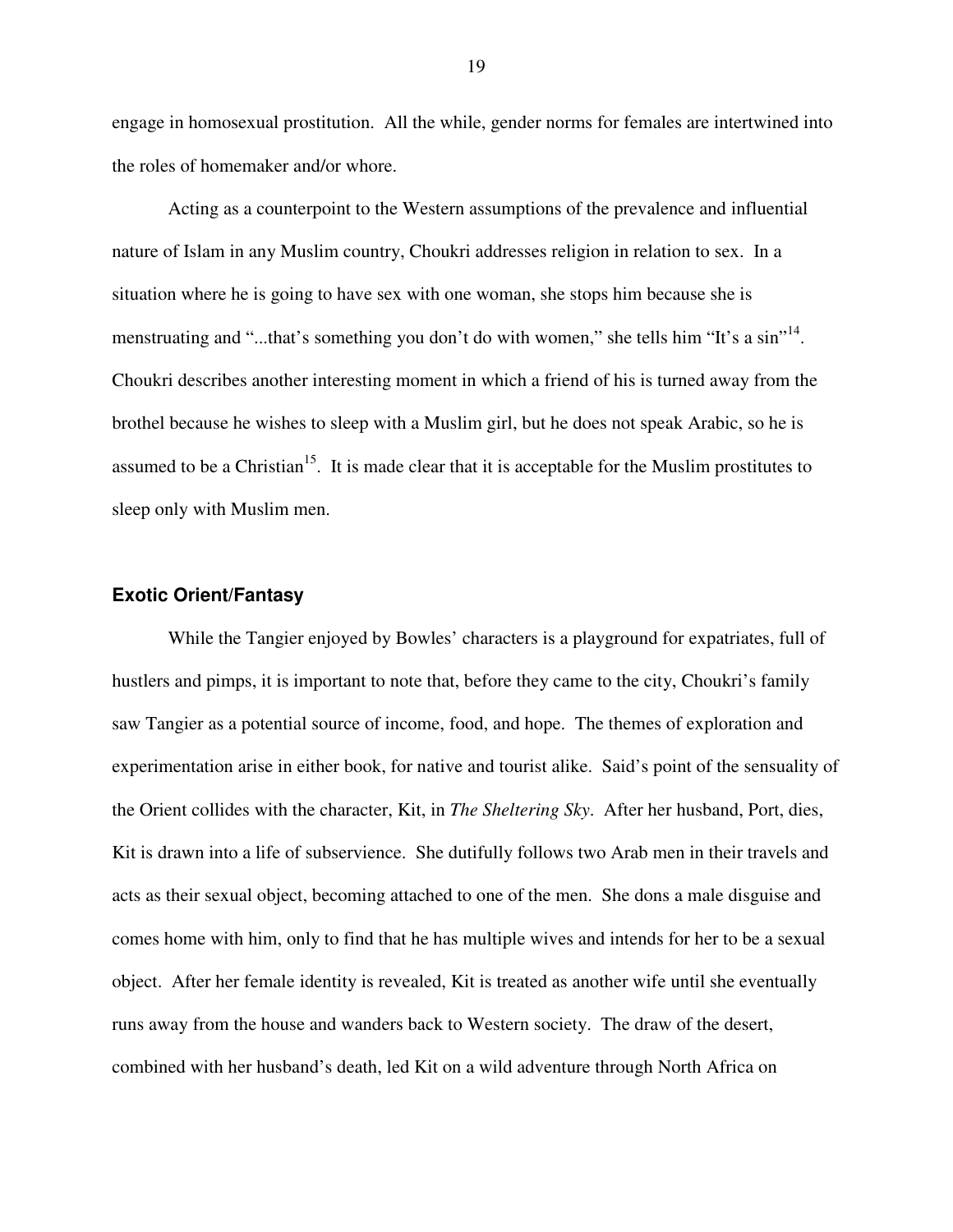camelback, which, although fantastical, is, ultimately fiction. Its sharp contrast with Choukri's nonfiction account of the females with whom he interacts depicts a much darker sexual life – one in which prostitution happens out of sheer necessity.

Both Port, the fictional character of Bowles' story, who in many ways reflects Bowles himself, and the young Choukri are met by enticing offers of prostitution in the city. While Bowles enjoys these sexual comforts as a tourist, Choukri sees them as a part of life. Choukri's autobiography acts as a counter voice to the tourist perspective, as the hidden transcripts of Choukri's story are those of economic disparity and daily hardship. He exists in the streets, in the dark alleyways, observing society from the background. Walking alone in the streets of Tangier, Choukri sees drunks, thieves, whores, beggars, homosexual male prostitutes, and rape. He notes the role of the Spanish soldiers in starting riots, and the prevalence of guards in the city. Police brutality is perpetrated by the Spanish, and job opportunities are provided by the French. Describing the availability of work, a friend offers Choukri a position working for a French family in their home. This is happening in the 1940s, when Morocco was effectively a land of colonial control, under the influence of French political, social, and economic interests.

After Choukri's smuggling cohort is caught by the secret police, one man attributes their fate to Allah, bridging their Muslim faith with their underground activities<sup>16</sup>. This scene calls attention to one type of diversity among Muslim people, helping to elucidate and validate the complexity of a Muslim culture and society as a fusion of diversity. From ethnic mixing between Berbers and Bedouins to interracial marriage, Moroccan society is compounded by an assortment of peoples, who, while nearly all of them are Muslim, live lives very different from one another. Rather than representing all Muslims as interpreting their religion in the same way, Choukri shows one way in which the label "Muslim" is not specific to a single lifestyle.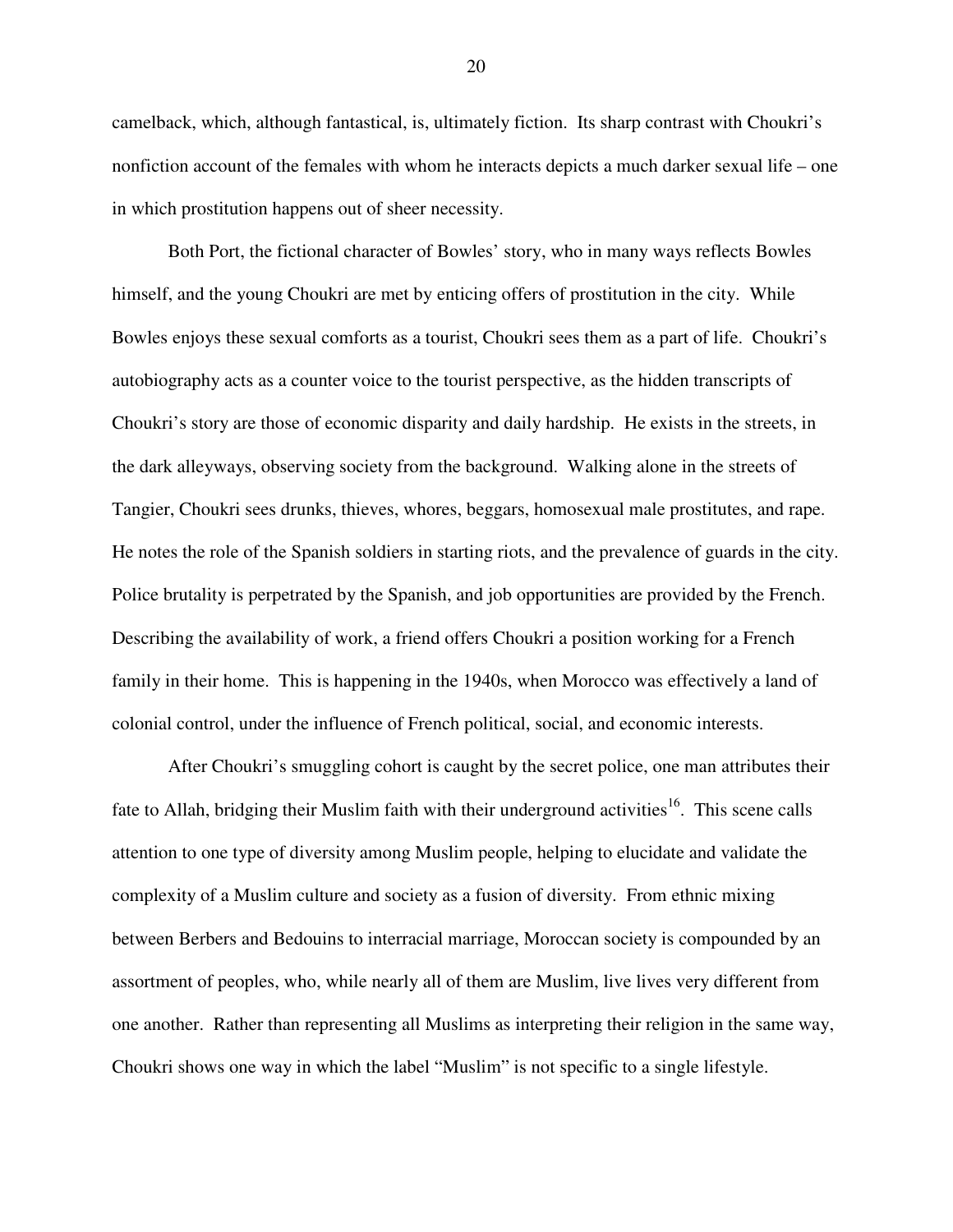Additionally, much of Choukri's perspective is derived from his class experience, which dictated his opportunities in 1940s Morocco. Of his time in Tangier, Choukri has said:

*When I arrived, there were two Tangier: the colonialist and international Tangier and the Arabic Tangier, made of misery and ignorance. At these times, to eat, I compared the garbage. The European ones preferably, because they were richer.* 

In Bowles' story, Port, Kit, and Tunner all take for granted the privileges they are granted as upper-class visitors. Although they stay in the local hotels and even befriend some of the local people in the towns they visit, there is always a tangible element of separation between the tourists and the locals. The tourists are treated well; however, there is the repeating assumption that they are rich. Indeed, throughout the story, the Americans never mention a need for money. Bowles himself was able to live comfortably after he used an advance from his book to buy a ticket to Morocco, where he wrote *The Sheltering Sky*. Again, Choukri represents the underserved in society as he writes from a drifter's perspective.

It is important to note the underlying fact that, while Paul Bowles chose the nomadic lifestyle as an escape from the bustle of New York society, Mohamed Choukri had no other option. This is one of the more palpable instances of a class advantage. Considering this, it is interesting to compare their respective representations of homelessness in Tangier/North Africa. For Choukri, it is the reality of the few options he has in the face of colonial power and class limitations. Bowles, meanwhile, wrote a short story, "Allal," about a homeless boy who is the outcast of his village. In this story, the boy's homelessness separates him from the other boys in their social activities, and it is a focal point of the story. Homelessness, for Choukri, on the other hand, is one aspect woven into several parts of his book, sometimes distinguishing him from those around him, while, at other times, demonstrating his fitting in with his environment.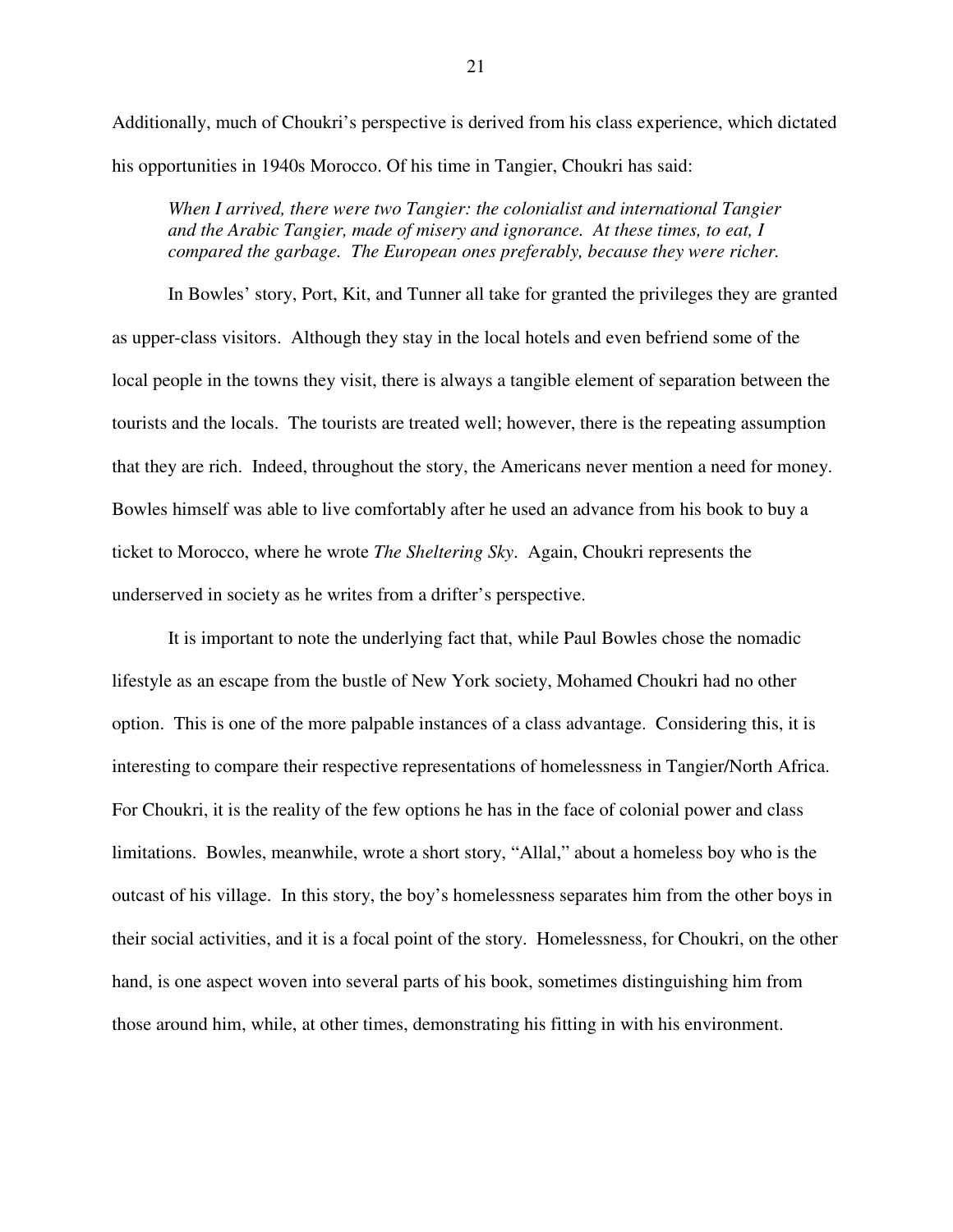Bowles and Choukri offer quite alternate representations of Morocco, North Africa, and the city of Tangier. Choukri himself was illiterate until the age of twenty, yet he still remembers events from his childhood in great detail. *For Bread Alone* is a nonfiction piece that functions as social commentary on colonialism and the colonial situation in Morocco. Choukri's book illustrates a constant, underlying division between French influence and Moroccan life in the street. This sharp disunity is indicative of the tensions existing between the colonizer and the colonized. Whereas Bowles' book is seemingly peppered with brief, typically cordial interactions with the Moroccan natives, *For Bread Alone* is more direct in establishing the Westerners and the Moroccans as being at odds. Choukri's family was living in poverty in a rural area until they moved to Tangier, which offered the dream of bread: regular meals, and a reason to have hope. This is the "exotic" and "fantastical" aspect of Tangier for Choukri's family: its potential for a better life. This image crumbles when Choukri's family, after moving to the city, is still beset with hunger. Choukri is uncensored in his account, often describing events that most people not living in poverty would see as crude and shocking.

Bowles found the people and societies of North Africa liberating, author Michelle Green asserts, because of their "...belief that nothing—save the infinite—is real"<sup>17</sup>. Tangier, in Bowles' first years spent there, emulated this very quality: little about the city suggested permanence, and the effects of the International Zone were palpable. Western expatriates roamed the land, looking for easy ways to make fast money and live a more luxurious lifestyle that their incomes could not give them in Europe or the U.S. Postwar Tangier was a playground for corporations, entrepreneurs, and artistic individuals alike, each seeking benefits derived from the financial and political opportunities of the Free Zone. Free of high taxes and trade restrictions, Tangier was, for a few decades, the haven of businessmen in addition to free-spirited artists and writers.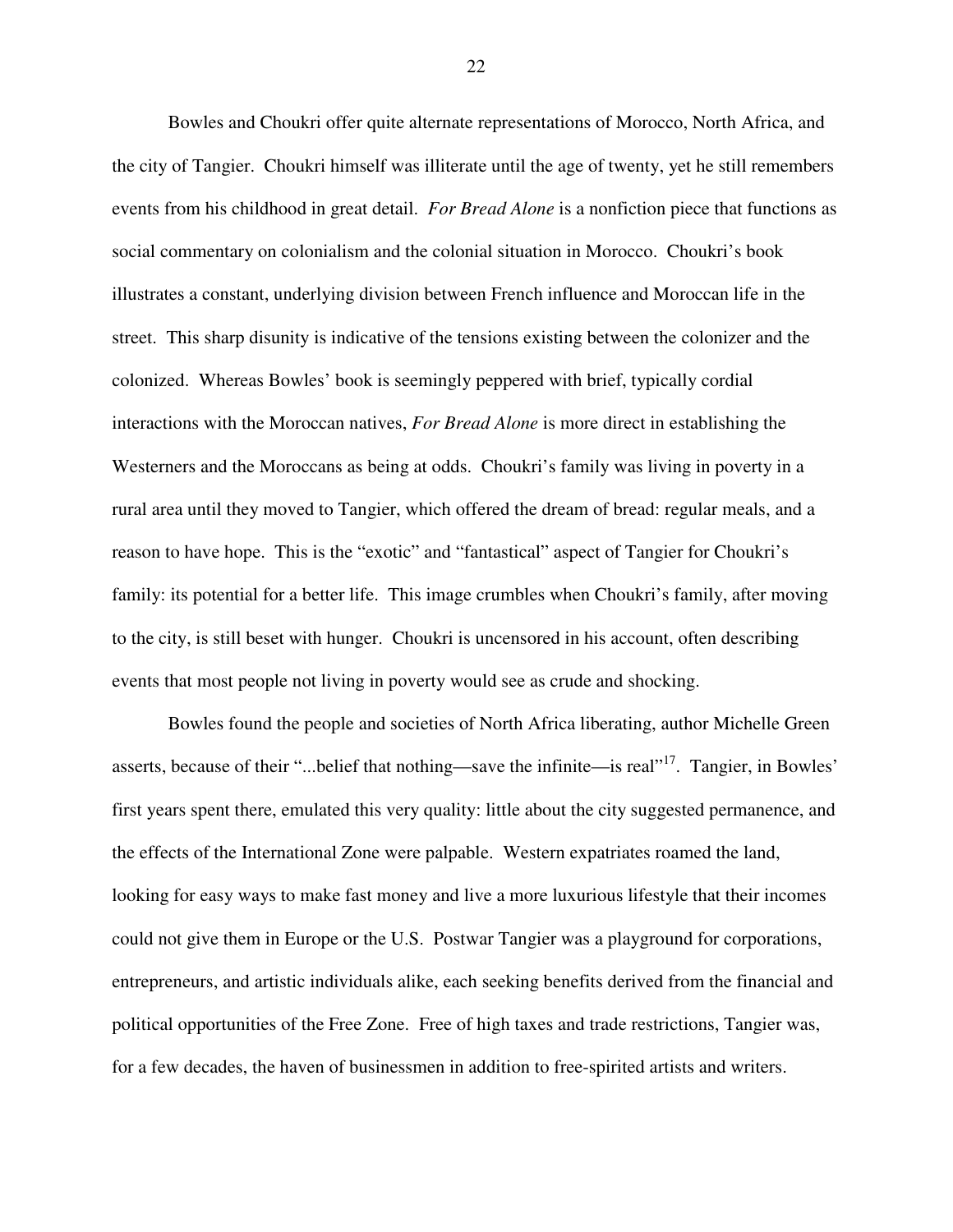#### **Postcolonial Tangier: 1956-on**

The American government was able to help Morocco in the immediate postwar years, helping to fight famine all across the country, from the cities to the countryside. Earlier in the 20th century, Tangier had been made home to a port of free trade, referred to as the Tangier Exportation Free Zone or the International Zone. This further distinguished Tangier from the rest of Morocco, solidifying its role as an international city and borderland. By 1955, Tangier was still a protectorate of France, yet it seemed to transcend many political barriers for those free-spirited expatriates who sought a fantastical land for escape. Indeed, the ready availability of drugs in Tangier added to this pursuit.

The making of Tangier as an international city distinguished it from the rest of Morocco in that it was viewed as a separate entity by the West. The problem with this begins with simple geography: Tangier still remained within Morocco, even after the Free Zone was established, and so it remained part of the Moroccan people's concept of themselves and their country. The effect this had was that, for some Moroccans, it seemed as though the Westerners had made Tangier their own, thereby taking it away from the Moroccans. This resulted in feelings of disenfranchisement, or marginalization, from a portion of their own nation and society, in that part of their country had been given away.

Colonialism formally ended in Morocco in 1956, but the effects of the postwar transformation of Tangier were too powerful to evaporate with the shift in governance. In Morocco, French is still an official language today, and Western styles of dress are just as common in urban areas as traditional Moroccan attire. Postcolonialism asserts that, after colonial rule has ended, elements of the colonizer's culture remain intact in the now-independent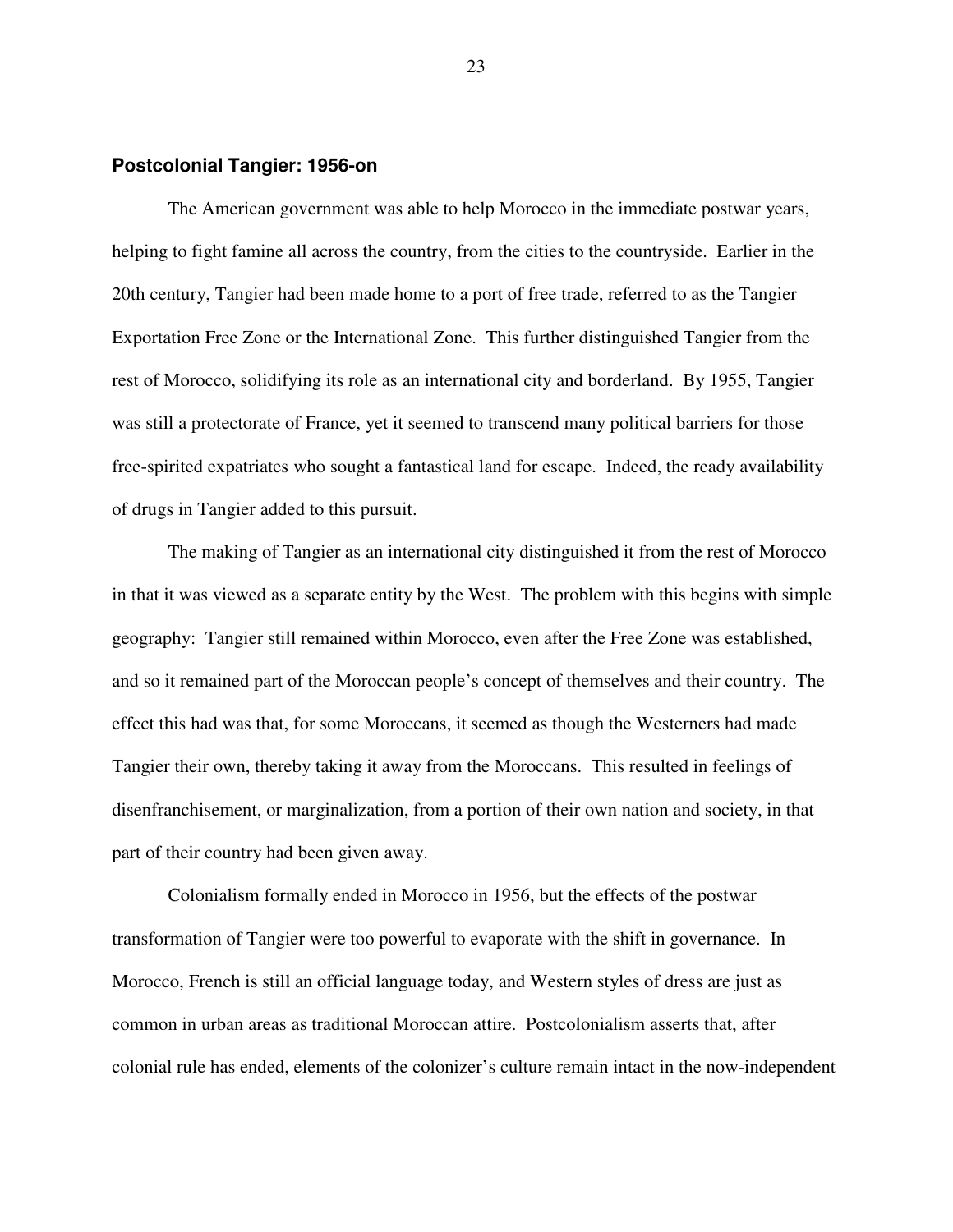country. For example, in Morocco, elements of French and Spanish culture, from language and dress to religion and cuisine, are still identifiable today. Likewise, as postcolonial methodology suggests, the presence of Morocco can be found in French culture, society, and politics. As is the case with many other countries, French and Morocco boast a unique post-colonial relationship resulting from their shared history and its impact.

#### **Implications of this Study**

One problem with the way in which Muslim countries are portrayed exists in the American media and its effect on public schemas. In reducing Muslim culture to news blurbs, the media has perpetuated Orientalism and kept it alive in the 21st century. One tool for facing this ideological crisis is to change the understanding of culture. Scholar Mahmood Mamdani's concept of "Culture Talk" addresses the operationalization of culture, specifically in regards to its function as a politicized concept in the post- Cold War era. Mamdani distinguishes between two types of culture, one as the focus of scholarship and the other as a fabricated concept:

*Unlike the culture studied by anthropologists – face-to-face, intimate, local, and lived – the talk of culture is highly politicized and comes in large geo-packages. Culture Talk assumes that every culture has a tangible essence that defines it, and it then explains politics as a consequence of that essence. [...] It is no longer the market (capitalism), nor the state (democracy), but culture (modernity) that is said to be the dividing line between those in favor of a peaceful, civic existence and those inclined to terror.*<sup>18</sup>

Mamdani's focus is on the American public's understanding of Islam, especially post-9/11, but the concept of Culture Talk is applicable to a variety of situations. One example where Culture Talk meets Tangier today is the expectation that the wonderland as it was experienced by the Beats, rock and roll artists, and writers and poets in the 1950s is maintained. Tangier's status as an International Zone resulted in an influx of bohemian types, seeking something apart from the mainstream way of life. This was true, as was the considerable role of drugs in the loosely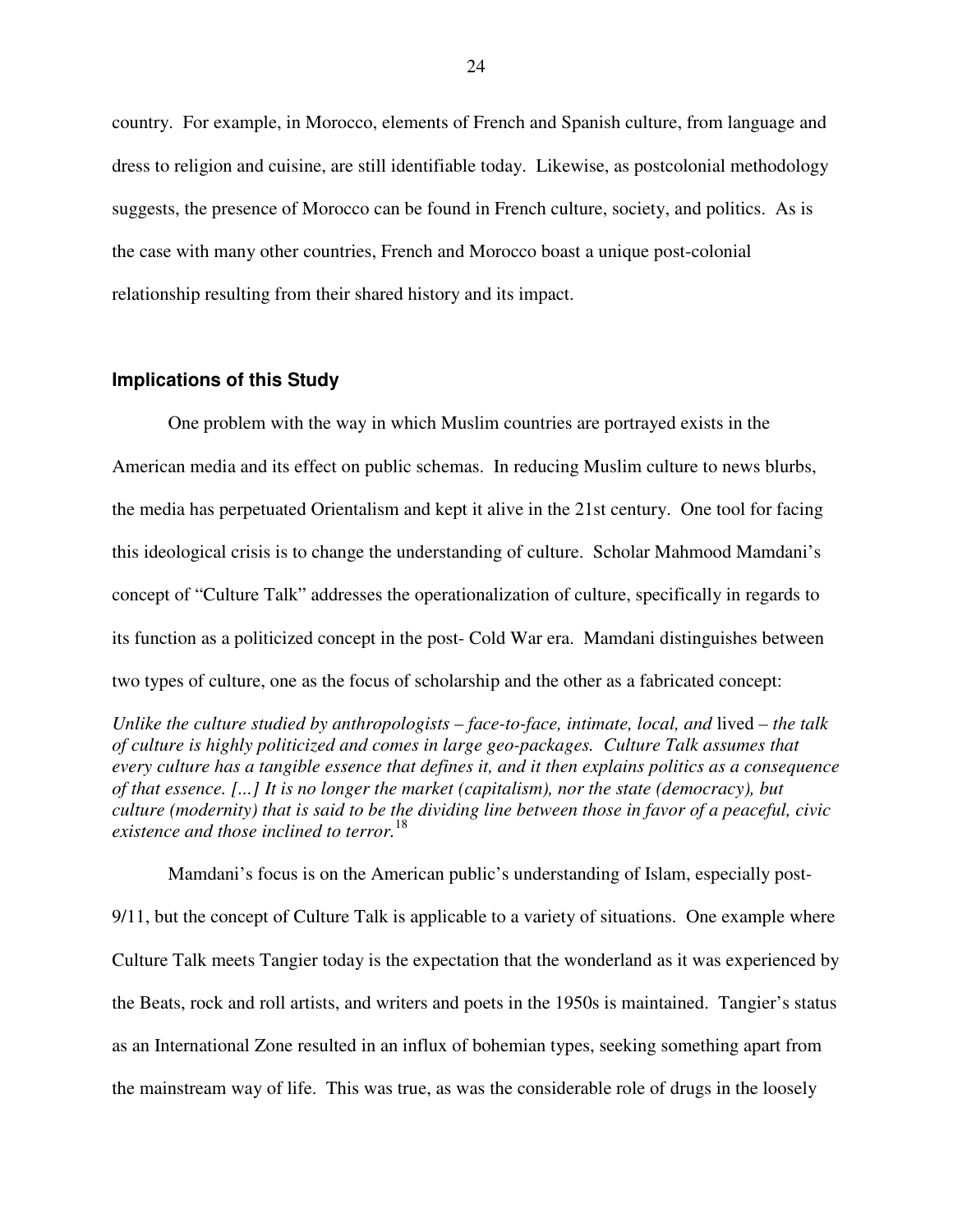regulated International Zone. That said, Tangier today, like any modern city, is subject to change and development. Recent infrastructural improvements have stretched across Morocco, and whether the city's well-known "character" still remains intact simply depends on how one looks at it. The souks remain plentiful in number, peppering narrow streets with their colorful products. At the same time, tour buses travel down the highways, bringing tourist groups straight to the entrance of the Medina, or old city.

In response to the question of defining a culture, author Andrew Molinsky offers one solution. Culture cannot be defined, he argues, simply or otherwise. He asserts that even lengthy written works on the topic are, at best, controversial in their claims. Instead of trying to define culture, Molinsky argues, instead, we should analyze the "cultural code," or norms. This practice is one tool for understanding a part of culture. There are four key factors, Molinsky asserts, to a cultural code. The amalgamation of country norms, regional norms, individual differences, and company or industry norms form the cultural code for doing business across cultures<sup>19</sup>. Likewise, culture in other situations can be described around a given situation, rather than as a static idea. Culture, Molinsky implies, is a driving force rather than a fixed notion. If we apply this style of thought to the case of American Orientalism and the Middle East, misguided stereotypes and assumptions would be replaced with valuable comprehension and cross-cultural camaraderie.

Tangier is illustrated by many elements, some of which parallel the current circumstances in the U.S. Extreme income disparities have weakened the Moroccan middle class considerably, and the resulting resentment between classes has come to reflect the last decade in both countries. Similarities, economic or otherwise, bridge these two countries in such a way as to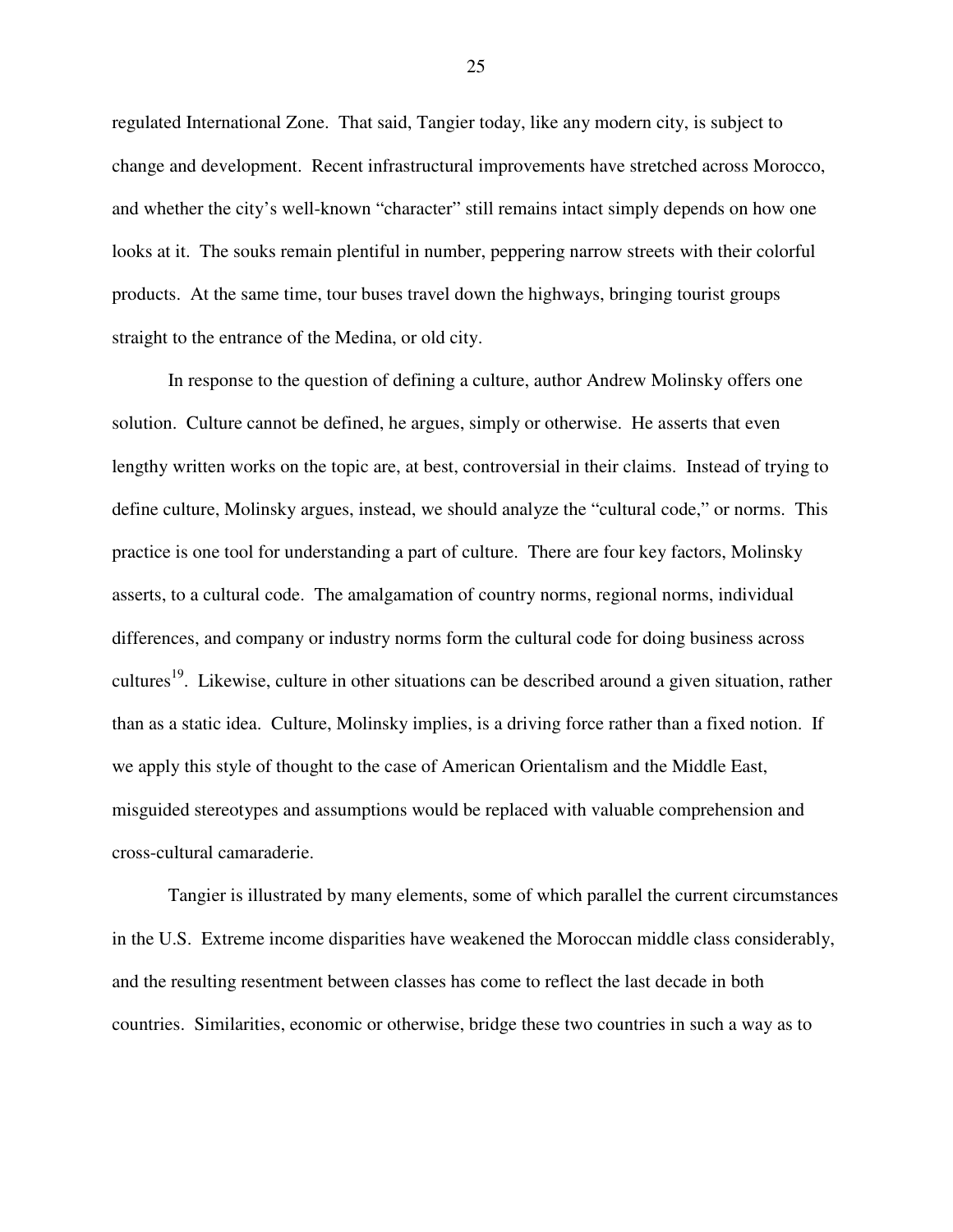open the door for meaningful reconstruction of preexisting ideologies and notions either has of the other.

The power that Tangier had over Paul Bowles was not magic. The writer himself said that he was even more amazed by the city of Fez than he ever was by Tangier, for, upon reaching Fez, Bowles wrote, "I felt that at last I had left the world behind, and the resulting excitement was well-nigh unbearable"<sup>20</sup>. Yet, he chose to stay in Tangier, not Fez. That said, it is important to bear in mind that, throughout his adventures and life in North Africa, Bowles, like his main characters in *The Sheltering Sky*, always had the Western countries outside of Morocco available. When Bowles contracted typhoid, for example, the same disease that plagues the character Port and leads to his death in a small village in Algeria, Bowles went to France for treatment, an option not possible for the majority of Moroccans. Perhaps it was Bowles' sustained connection with the developed world that led him to make other choices for the characters in his books. Of spending his life in North Africa, Bowles wrote that, "Each day lived through on this side of the Atlantic was one more day spent outside prison"<sup>21</sup>. It seems as though Bowles was aware of the temporality of his presence in Morocco, and of the fleetingness of life. Having come to Tangier from a much different society, Bowles, in *The Sheltering Sky*, shows an appreciation for the foreign culture, observing it carefully without ever fully engaging in it. Bowles' writings and choices seem to convey that he enjoyed being a perpetual outsider in Morocco, yet, he wished to spend his life there, and he was adamant about his personal distaste for the lifestyle in the U.S.

The translation of Choukri's book into several languages helps dispel the ideological strongholding which Orientalism enjoys. It is an influential work for Tangier, Morocco, North Africa, and any other marginalized societies, providing a critical counterpoint to the fantastical notions of some. If we wish to possess an accurate understanding of Tangier and other Muslim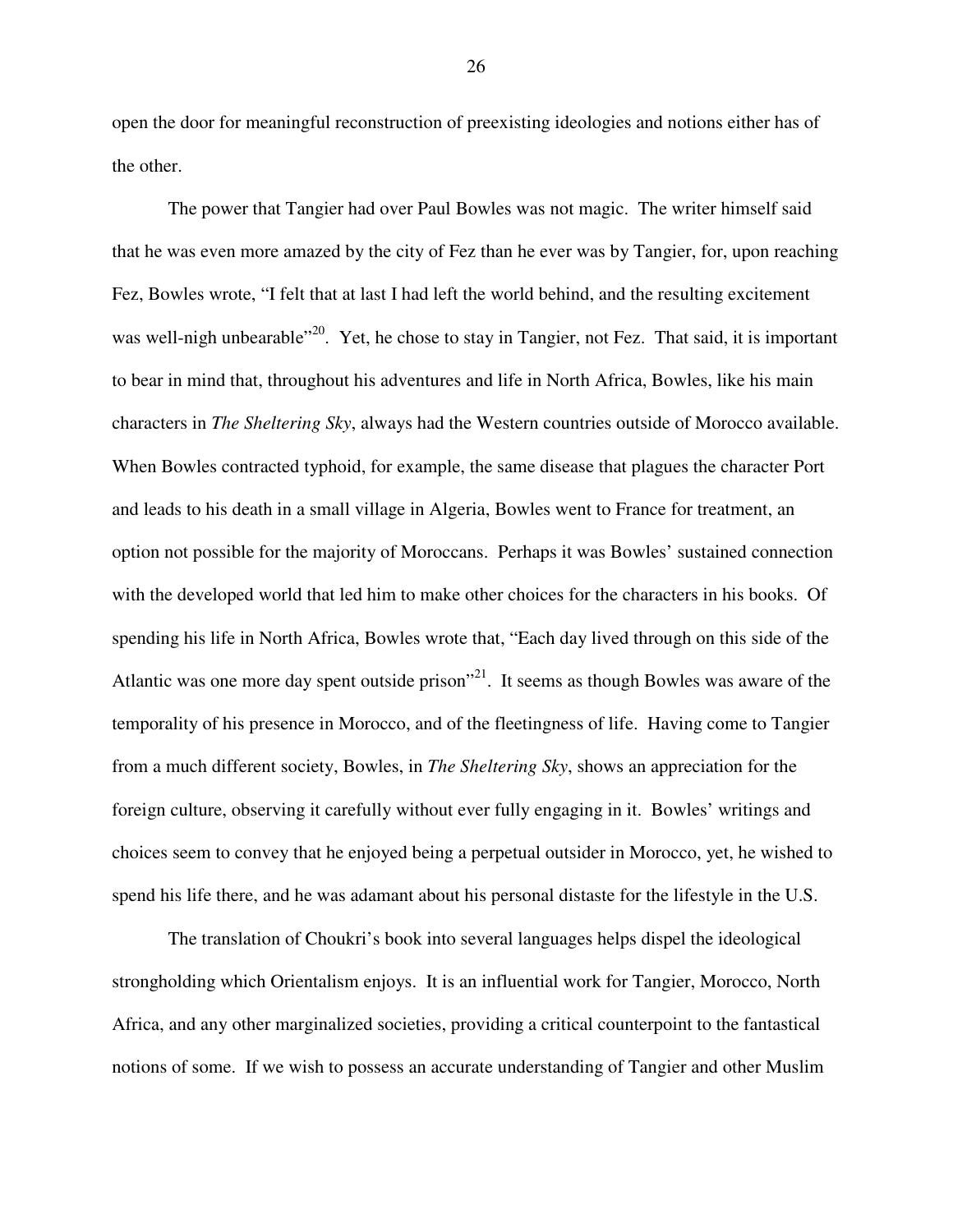societies, it is imperative that we recognize the inherent diversity and complexity. Listening to voices like that of Choukri highlights the less-discussed role of marginalized sectors of society and the place they nonetheless hold within it. Moroccan society is much more than its elite class, and Choukri presents this. He writes of the Morocco most people do not see instead of confining its description to the better-known ideas. Too many people have the narrow image of Morocco as simply a Western ally, popularized in American films, media, and fiction as the home of delicious food, exotic tourism, and the souks of Marrakech. That said, it becomes apparent that Bowles' idea of Morocco in *The Sheltering Sky* is less honest and less representative on its own. Indeed, the two books necessarily address one another's shortcomings. Bowles' idea of society is quite colorful, full of kif, stern and swindling Arabs, and the kidnapping and rape of an American woman. What his story lacks is exactly the grounding social element upon which Choukri's book is based. Choukri's account of living through the colonial period and what impact it had on him helps us understand the nationalist elements which have since been assigned, among other Orientalist categories, to the city of Tangier. Written in 1973, his work is a reflection of a society that once existed and continues today only as a static perception of the West.

Images such as those found in the popular film, *Casablanca*, reproduce an Oriental Muslim city. We must, as citizens of a polarized and heavily politicized world, reject the representations as handed to us by the Western mass media and Moroccan elites, whose goal is to sell Morocco as a location for tourism and profit. The popular television show, America's Next Top Model, used Morocco as its destination location in 2011, and the Travel Channel featured a \$100,000 trip to Spain and Morocco as a grand prize in 2014. In selling the trip as an exotic getaway, the Travel Channel encouraged its watchers to buy into these fixed notions of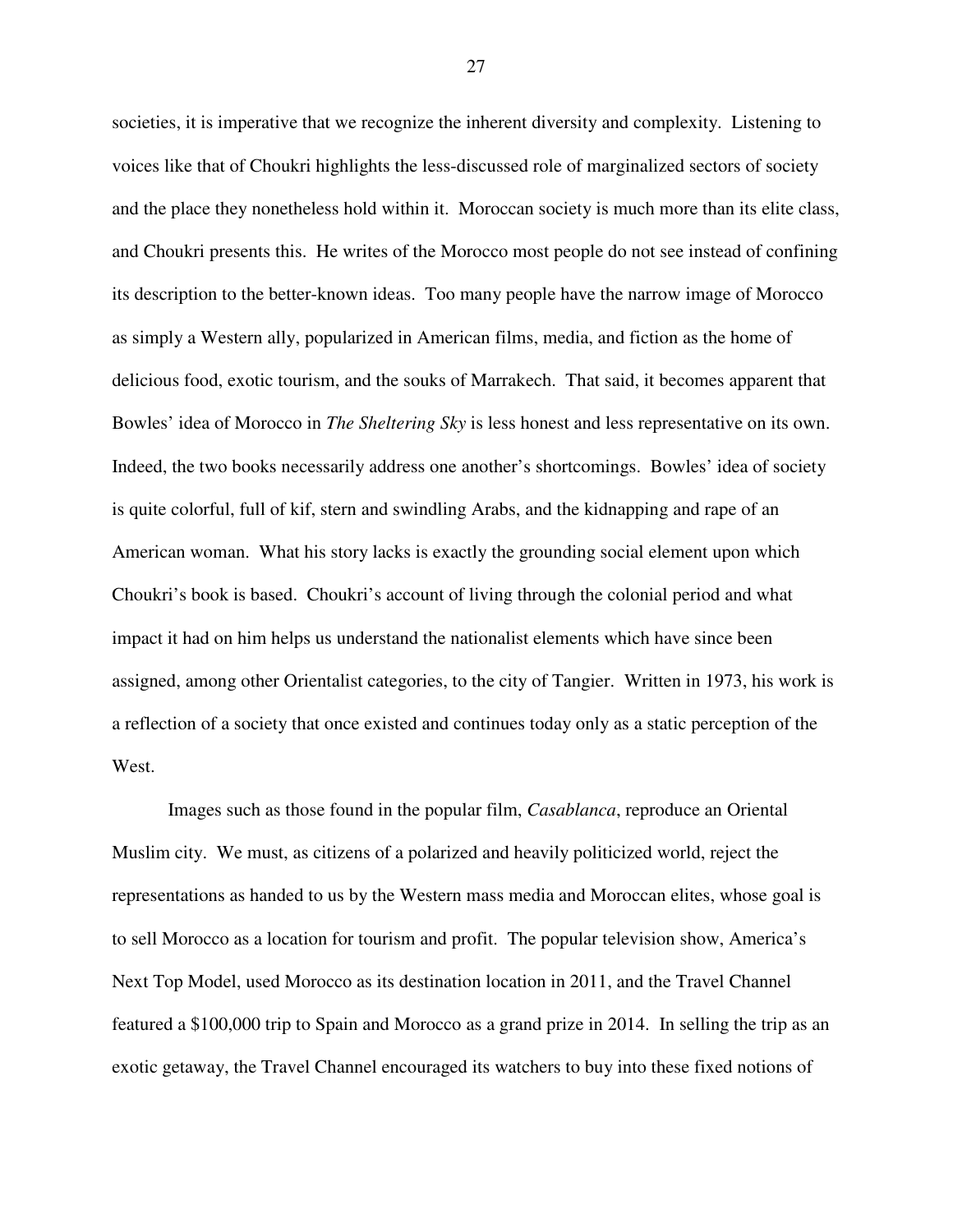Moroccan society. We must understand that Morocco is more than an ahistorical, exotic land, and, in order to do this, we must recognize the interests of those who have perpetuated such stereotypes, ideologies, and rhetoric in the first place. We must be intolerant to such carefully crafted sensationalism, and identify its source.

Motivation can tell us much about the ideas that are spread. In a Foucauldian fashion, this paper has attempted to challenge its reader to engage in a critical thought process, determining from where our information comes. Much like how the creation of the East inherently builds a West, we must understand that the American perspective of Morocco necessitates a Moroccan view of America -- and we must study both perspectives. The case of Tangier should be taken as a warning. Only a critique of works that present the society from its own dynamics, rather than through colonial and nationalist elements that have been applied to it, can reveal the real Tangier that we need to discover and understand. Additionally, we must admit that knowledge is not neutral, and history and facts are often skewed to reflect the interests of the power holders in society. By staying unaware of the difference between representations and reality, one chooses to ignore the humanity and agency of the non-elite majority of Moroccans. We, as concerned people, must not allow such ignorance to persist in 21st century global affairs. At every level of society, we must attack broad notions as inaccurate and incomplete portrayals of people and societies. We must question and critique the information that we are pushed to accept as truthful.

European imperialism came and went, historically speaking, in a short period of time. Yet, its effects did not conclude with the dismantling of colonial status by means of a treaty. Countries such as those in the Middle East continue to face political issues which are direct consequences of colonialism. The geographical boundaries created under colonial rule were, and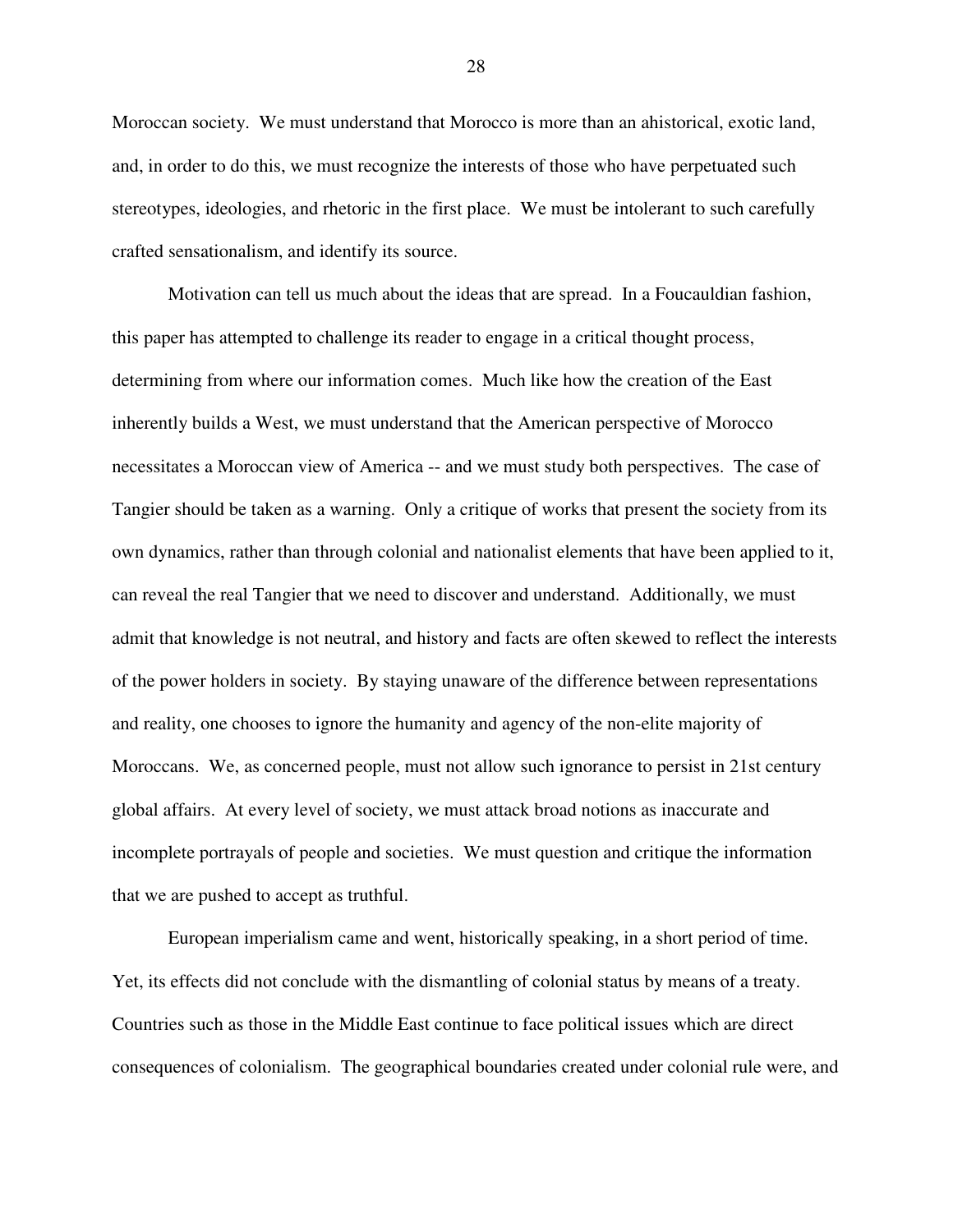continue to be, entirely artificial; that is, they did not come out of a culture, but, rather, they arose from political decisions imposed upon the areas, which, once parts of large entities, now exist as separate countries. The countless issues which have since ensued are the result of the creation of senseless political borders which have no cultural origins. In Egypt, for example, natives associated themselves with the region by means of the Nile Valley for thousands of years. Today, Egypt's borders go far beyond the Nile, although some 95% of Egypt's population is located along the river<sup>22</sup>.

The arbitrary drawing of lines onto a map, a distinctly European approach to land division, is perhaps the most concrete, and, yet, overlooked, postcolonial feature today. Western culture took root wherever it went, spreading new ideas about political boundaries in place of geographical ones. Many of these lines persist today, reminiscent of borders which, once, did not exist. Indeed, although cultural origins expand across these boundaries, many countries, like Morocco, which achieved its independence in 1956, are trapped within the confines of these borders. Cultural likeness aside, political borders separate entities which, in accordance with political sovereignty, are in competition with one another. The outsider perspective is now vital to the concept of a whole, much like how Bowles' point of view complements Choukri's. The two authors' stories are not diametrically opposed; rather, either one acts as the other's counterpart. Neither singular work conveys a whole view because the big picture is outside both of their realms of perception. Bowles lived in Tangier for 50 years and still remained an outsider: he could never be apart from his Westerner status. Choukri, after achieving literary success and international recognition, could never not be a product of the poorest class. Neither author could perceive and articulate the things that were beyond their own positions. From both stories, we collect a semblance of a more complete picture of Tangier. This proves, then, that it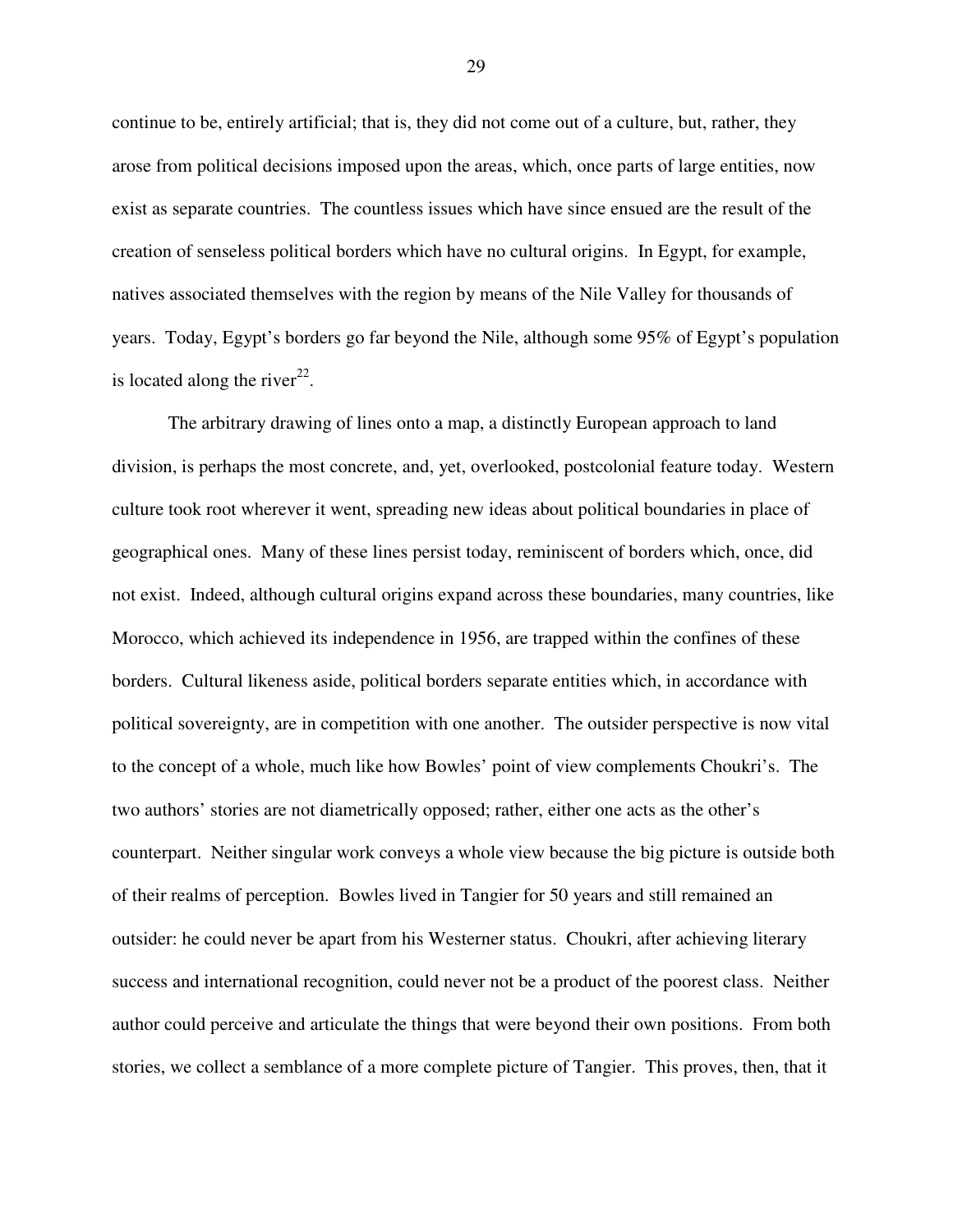is impossible to compress into succinct phrasing, as many political leaders attempt today, the

catchphrase of a "Muslim" country, which carries notions not necessarily true of all its

inhabitants.

#### **NOTES**

 $\overline{a}$ 

 $15$  Ibid., 208.

### **BIBLIOGRAPHY**

Ahmida, Ali Abdullatif. *Forgotten Voices: Power and Agency in Colonial and Postcolonial Libya*. New York: Taylor & Francis Group, 2005.

Bookin-Weiner, Jerome B. and Mohamed El Mansour. *The Atlantic Connection: 200 years of Moroccan-American Relations, 1786-1986*. Rabat: Edino, 1990.

<sup>1</sup> Edward W. Said, *Orientalism* (New York: Vintage Books, 1978), 1-2.

<sup>2</sup> Ali Ahmida, *Forgotten Voices: Power and Agency in Colonial and Postcolonial Libya* (New York: Taylor & Francis Group, 2005), 56.

<sup>3</sup> C.R. Pennell, *Morocco Since 1830: A History* (New York: New York University Press, 2000), 195.

<sup>4</sup> Jamaa Baida, ""The United States and the Franco-Moroccan Conflict (1950–1956)," *in The Atlantic* 

*Connection: 200 years of Moroccan-American Relations, 1786-1986*, ed. Jerome B. Bookin-Weiner and Mohamed El Mansour (Rabat: Edino, 1990), 183.

<sup>5</sup> Jerome B. Bookin-Weiner and Mohamed El Mansour, *The Atlantic Connection: 200 years of Moroccan-American Relations, 1786-1986* (Rabat: Edino, 1990), 71.

 $<sup>6</sup>$  Ibid., 72.</sup>

 $<sup>7</sup>$  Ibid., 73.</sup>

<sup>8</sup> Ibid., 75.

<sup>&</sup>lt;sup>9</sup> Ibid., 186.

<sup>10</sup> Ibid., 190.

<sup>&</sup>lt;sup>11</sup> Ted Morgan, *Literary Outlaw: The Life and Times of William S. Burroughs* (New York: Avon, 1988).

<sup>12</sup> Alan Hibbard, *Paul Bowles, Magic and Morocco* (San Francisco, Cadmus Editions, 2004), 17.

<sup>&</sup>lt;sup>13</sup> Mohamed Choukri, *For Bread Alone* (Telegram, 1973), 203.

 $14$  Ibid., 153.

 $16$  Ibid., 164.

<sup>&</sup>lt;sup>17</sup> Michelle Green, *The Dream at the End of the World: Paul Bowles and the Literary Renegades in Tangier* (New York: Harper Collins, 1991), 7.

<sup>18</sup> Mahmood Mamdani, *Good Muslim, Bad Muslim*: *America, the Cold War, and the Roots of Terror* (New York: Random House, Inc., 2004), 18.

<sup>19</sup> Andy Molinksy, *Global Dexterity: How to Adapt Your Behavior Across Cultures without Losing Yourself in the Process* (Boston, MA: Harvard Business Review Press, 2013), 57.

<sup>20</sup> Paul Bowles, *Without Stopping: An Autobiography* (New Jersey: Ecco Press, 1985), 149.

 $21$  Ibid., 165.

<sup>&</sup>lt;sup>22</sup> William W. Cooper and Piyu Yue, Challenges of the Muslim World: Present, Future, and Past (Amsterdam: Elsevier, 2008), 86.